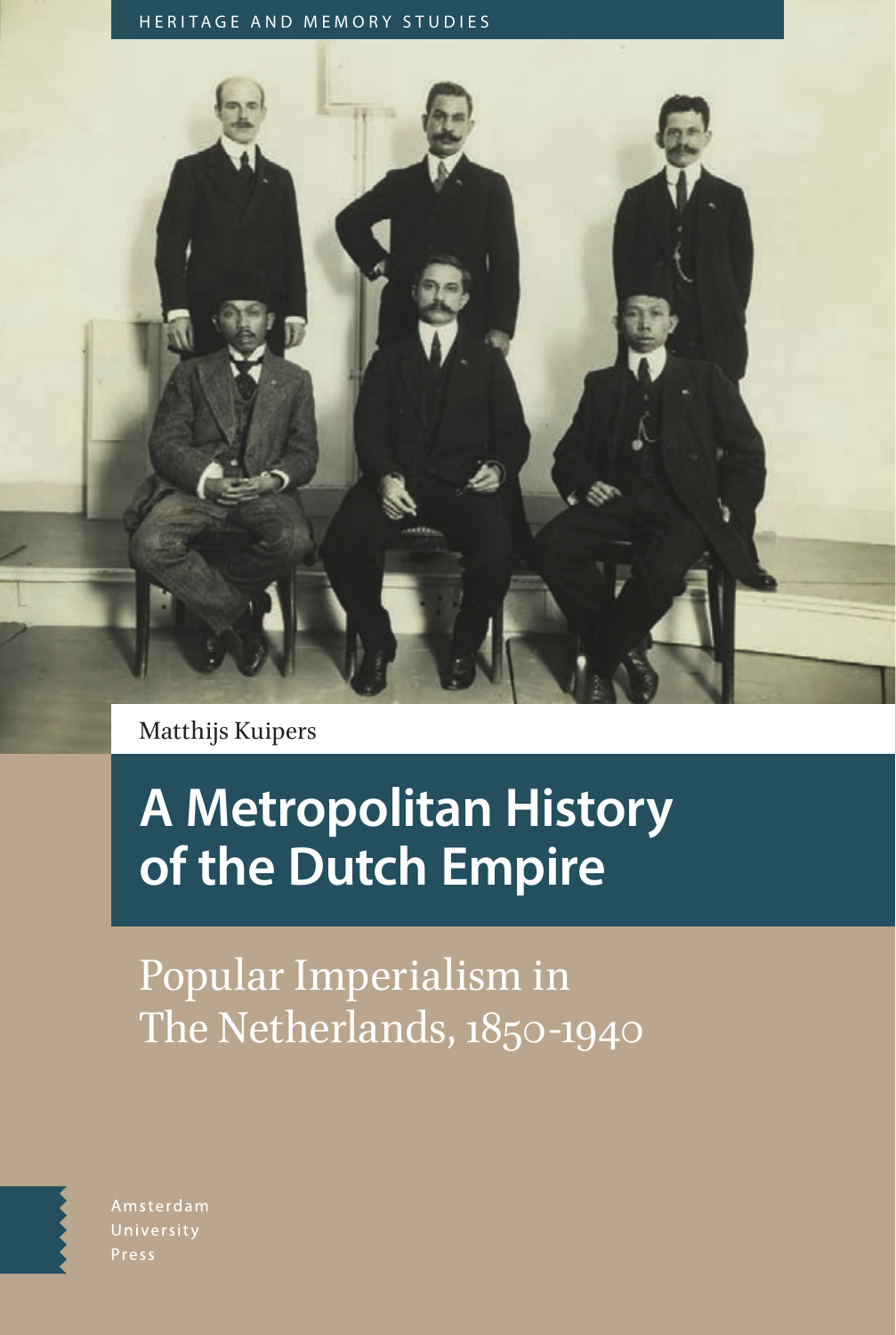A Metropolitan History of the Dutch Empire

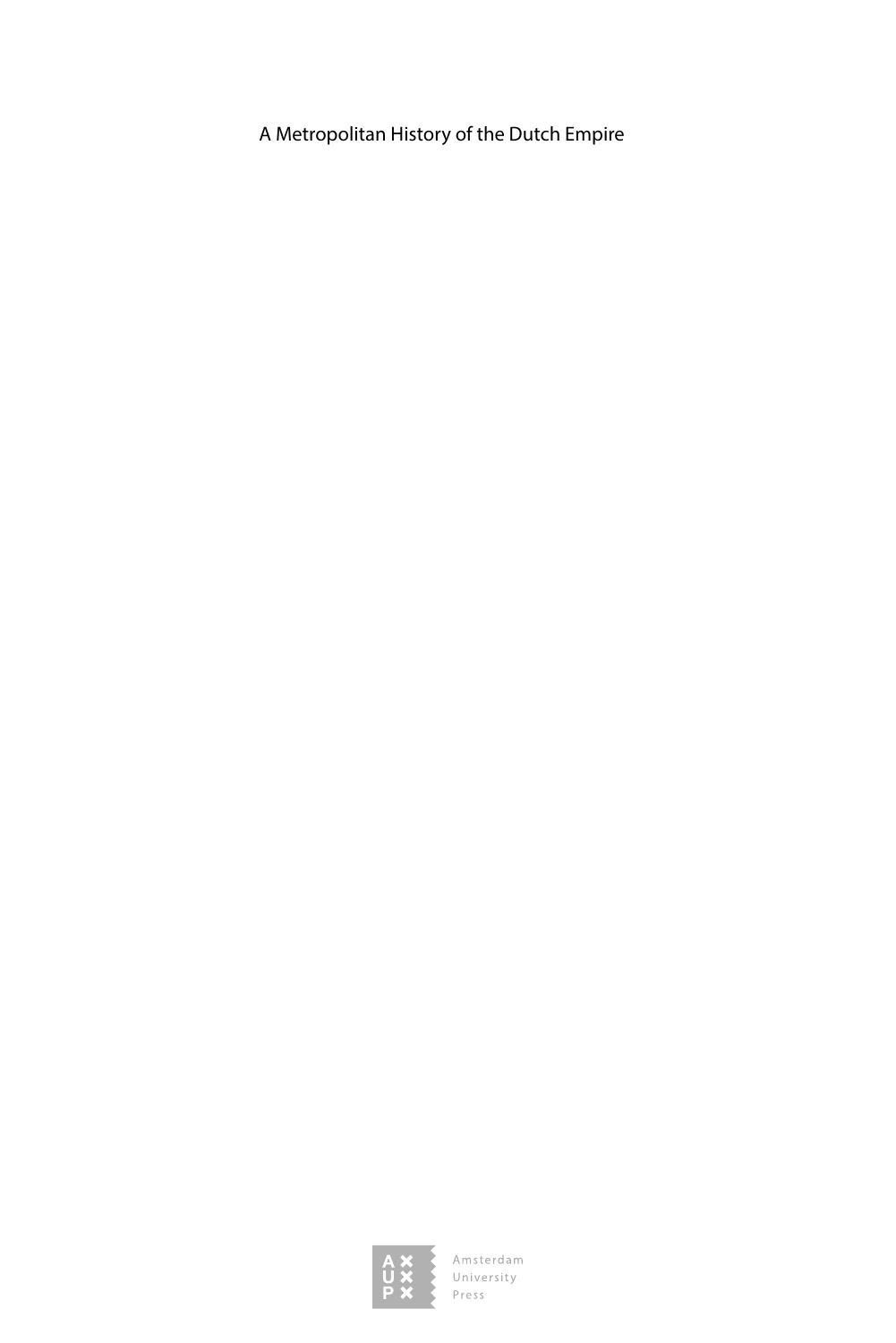## **Heritage and Memory Studies**

This ground-breaking series examines the dynamics of heritage and memory from transnational, interdisciplinary and integrated approaches. Monographs or edited volumes critically interrogate the politics of heritage and dynamics of memory, as well as the theoretical implications of landscapes and mass violence, nationalism and ethnicity, heritage preservation and conservation, archaeology and (dark) tourism, diaspora and postcolonial memory, the power of aesthetics and the art of absence and forgetting, mourning and performative re-enactments in the present.

### *Series Editors*

Ihab Saloul and Rob van der Laarse, University of Amsterdam, The Netherlands

#### *Advisory Board*

Patrizia Violi, University of Bologna, Italy Britt Baillie, Cambridge University, United Kingdom Michael Rothberg, University of Illinois, USA Marianne Hirsch, Columbia University, USA Frank van Vree, NIOD and University of Amsterdam, The Netherlands

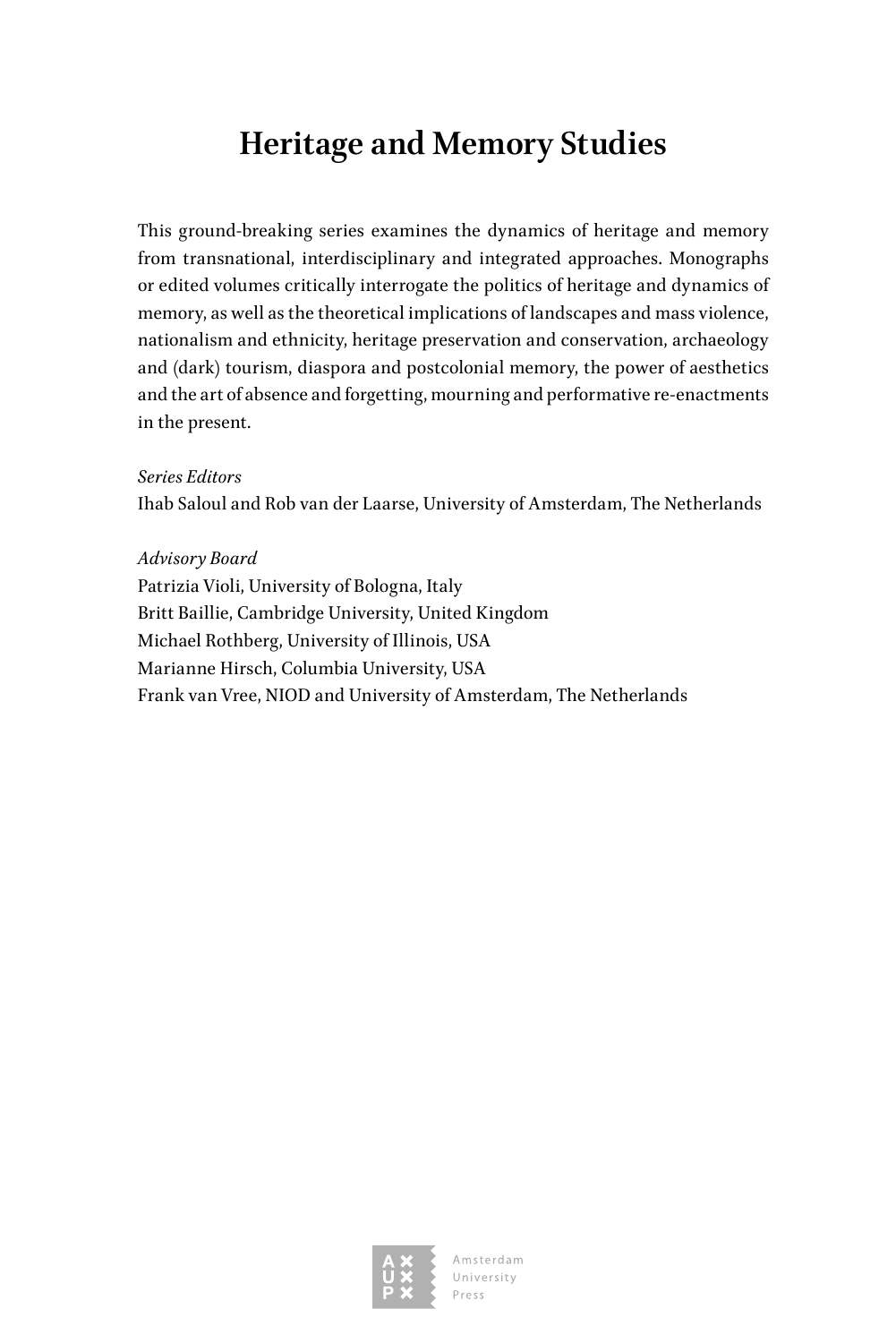# A Metropolitan History of the Dutch Empire

*Popular Imperialism in The Netherlands, 1850-1940*

*Matthijs Kuipers*

Amsterdam University Press

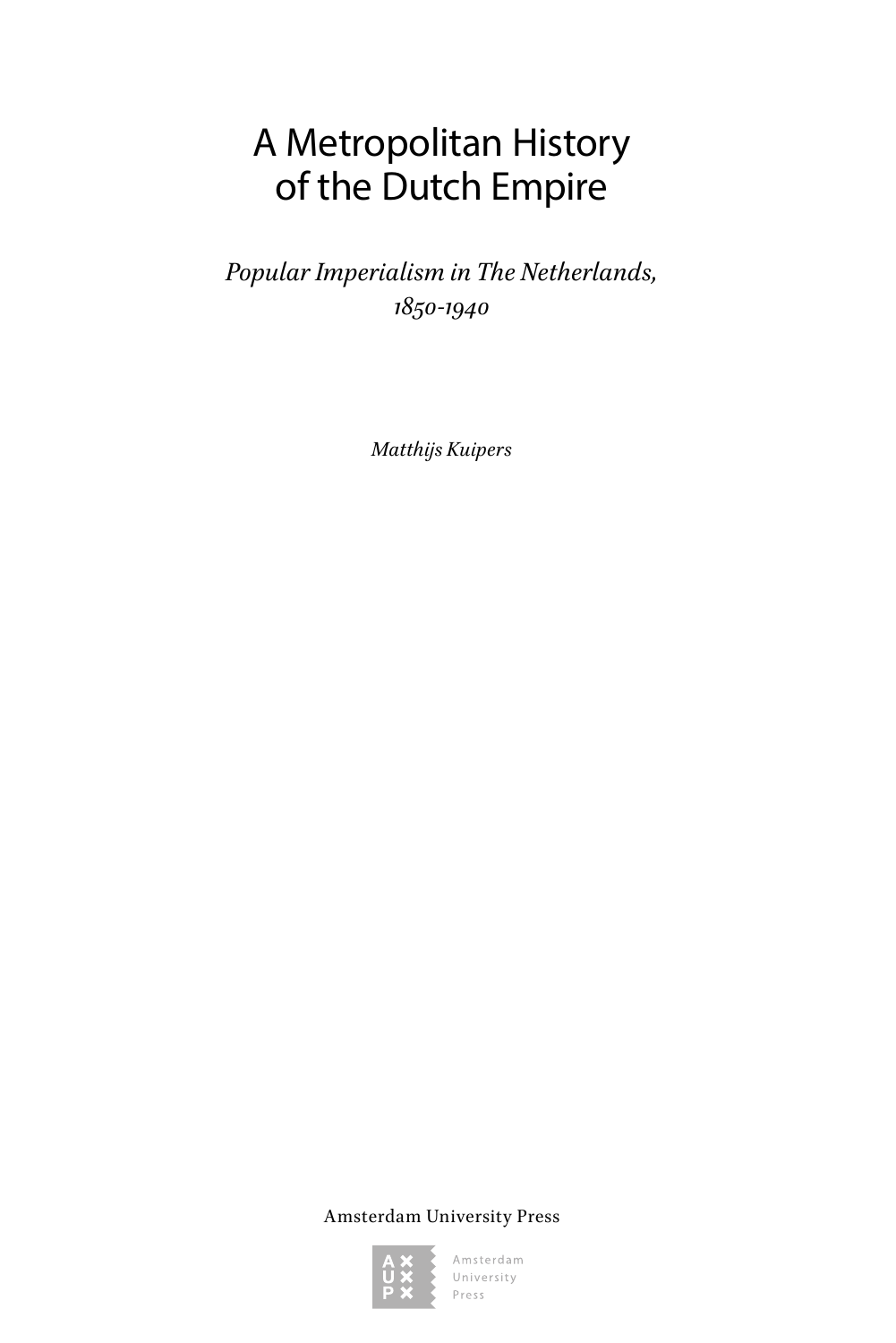Cover illustration: Portrait of the *Indiërs Comité*. From left, first row: Tjipto Mangoenkoesoemo, E.F.E. Douwes Dekker, Soewardi Soerjaningrat; second row: Frans Berding, G.L. Topée, and J. Vermaesen Source: Southeast Asian & Caribbean Images (KITLV), 3725, CC-BY

Cover design: Coördesign, Leiden Lay-out: Crius Group, Hulshout

| <b>ISBN</b> | 978 94 6372 991 8       |
|-------------|-------------------------|
| e-ISBN      | 978 90 4855 024 1 (pdf) |
| DOI         | 10.5117/9789463729918   |
| NUR         | 686                     |

© Matthijs Kuipers / Amsterdam University Press B.V., Amsterdam 2022

All rights reserved. Without limiting the rights under copyright reserved above, no part of this book may be reproduced, stored in or introduced into a retrieval system, or transmitted, in any form or by any means (electronic, mechanical, photocopying, recording or otherwise) without the written permission of both the copyright owner and the author of the book.

Every effort has been made to obtain permission to use all copyrighted illustrations reproduced in this book. Nonetheless, whosoever believes to have rights to this material is advised to contact the publisher

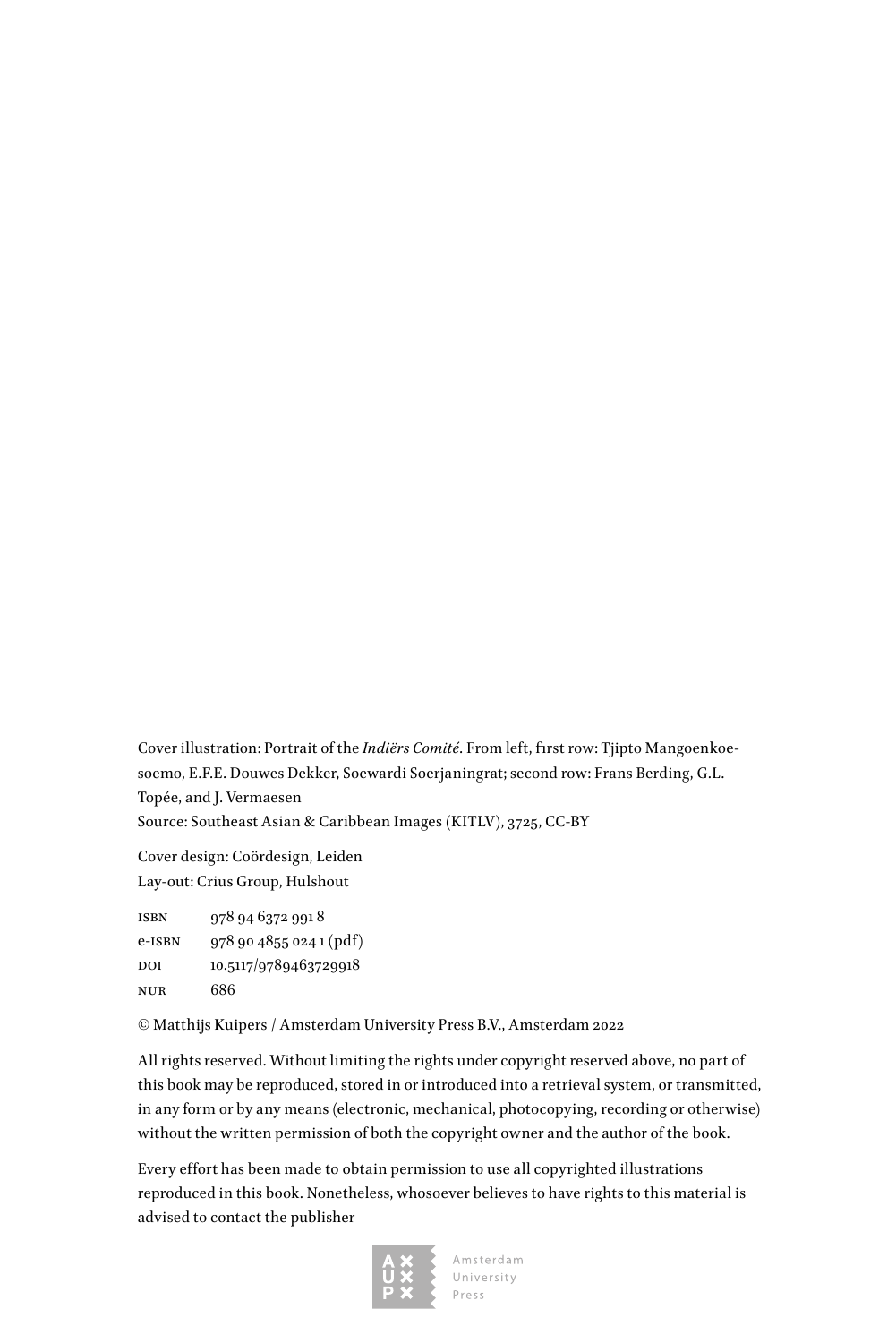# **Table of Contents**

| <b>List of Abbreviations</b> |                                                            | 9   |
|------------------------------|------------------------------------------------------------|-----|
|                              | <b>On Names and Terminology</b>                            | 11  |
|                              | Introduction                                               | 13  |
|                              | The Still Waters of Empire Run Deep                        |     |
|                              | Dutch Indifference                                         | 14  |
|                              | The Metropole in the Colonial World                        | 20  |
|                              | Conquering the Metropolitan Mind                           | 24  |
|                              | The Politics of History                                    | 31  |
|                              | Case Studies from a Fragmented Empire                      | 34  |
| 1                            | <b>Food and Indifference</b>                               | 37  |
|                              | A Cultural History of the Rijsttafel in the Netherlands    |     |
|                              | Dichotomies of a Colonial Dish                             | 43  |
|                              | The Metropolitan Rijsttafel                                | 50  |
|                              | Who's Cooking?                                             | 54  |
|                              | The Politics of Colonial Food                              | 57  |
|                              | The Limits of Permeation (Conclusion)                      | 64  |
| $\bf{2}$                     | <b>Indonesians and Cultural Citizenship</b>                | 69  |
|                              | The Metropolitan Microcosm of Empire                       |     |
|                              | Dissent and Cultural Citizenship                           | 71  |
|                              | Wim Tehupeiory: Naturalization and Social Mobility         | 78  |
|                              | Tjipto Mangoenkoesoemo: Political Dissent in the Metropole | 88  |
|                              | Jodjana: The Arts and the Idea of Association              | 102 |
|                              | Imperial Citizenship and Double Consciousness (Conclusion) | 113 |
| 3                            | <b>Schools and Propaganda</b>                              | 117 |
|                              | History Books and Schools as Sites of Imperial Campaigns   |     |
|                              | Schools, Teachers and Pupils                               | 120 |
|                              | <b>History Lessons</b>                                     | 128 |
|                              | 'Classroom Collections'                                    | 134 |
|                              | Maps on the Wall (Conclusion)                              | 141 |

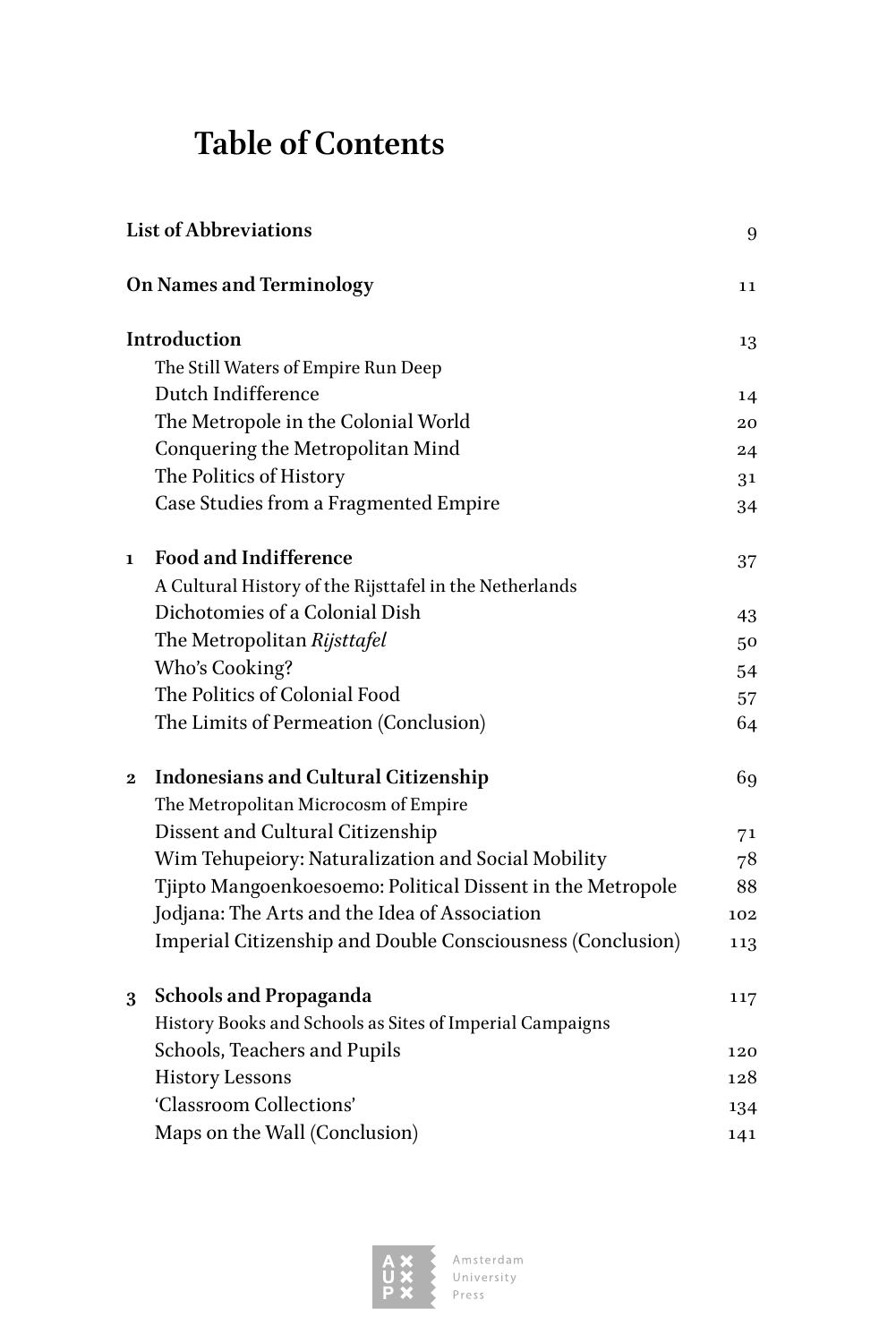| $\overline{\mathbf{4}}$ | <b>Scouting and the Racialized Other</b>                   | 145 |
|-------------------------|------------------------------------------------------------|-----|
|                         | Imperial Tropes in the Dutch Scouting Movement             |     |
|                         | The Advent of Dutch Scouting                               | 151 |
|                         | An Empire without Boys                                     | 158 |
|                         | <b>Imperial Imagery in Dutch Scouting</b>                  | 161 |
|                         | The 1937 Jamboree                                          | 168 |
|                         | Scouting and Dutch Imperialism (Conclusion)                | 175 |
| 5                       | Missionary Organizations and the Metropolitan Public       | 179 |
|                         | The 'Inner Mission' and the Invention of Mission Festivals |     |
|                         | Internal Colonialism                                       | 182 |
|                         | <b>Mission Festivals</b>                                   | 187 |
|                         | The Choice of a Missionary Career                          | 196 |
|                         | <b>Gendered Role Models</b>                                | 200 |
|                         | <b>Finding Funds (Conclusion)</b>                          | 207 |
|                         | Conclusion                                                 | 211 |
|                         | A Fragmented Empire                                        |     |
|                         | <b>Sources</b>                                             | 219 |
|                         | <b>Archives and Libraries</b>                              | 219 |
|                         | <b>Published Primary Sources</b>                           | 220 |
|                         | <b>Published Secondary Sources</b>                         | 223 |
|                         | Index                                                      | 231 |
|                         |                                                            |     |

### **List of Figures and Tables**

### *Figures*

| Figure 1 | A modern-day Javanese tumpeng                      | 44  |
|----------|----------------------------------------------------|-----|
| Figure 2 | Mrs. Catenius-van der Meijden                      | 46  |
| Figure 3 | A rijsttafel in a colonial domestic setting        | 47  |
| Figure 4 | Drawing of Oost en West's coat of arms             | 59  |
| Figure 5 | Boeatan's tearoom                                  | 62  |
| Figure 6 | Portrait of the Indiërs Comité                     | 100 |
| Figure 7 | Jodjana performing in Germany                      | 110 |
| Figure 8 | Poster announcing the 1937 World Scout Jamboree in |     |
|          | Vogelenzang, Netherlands                           | 172 |

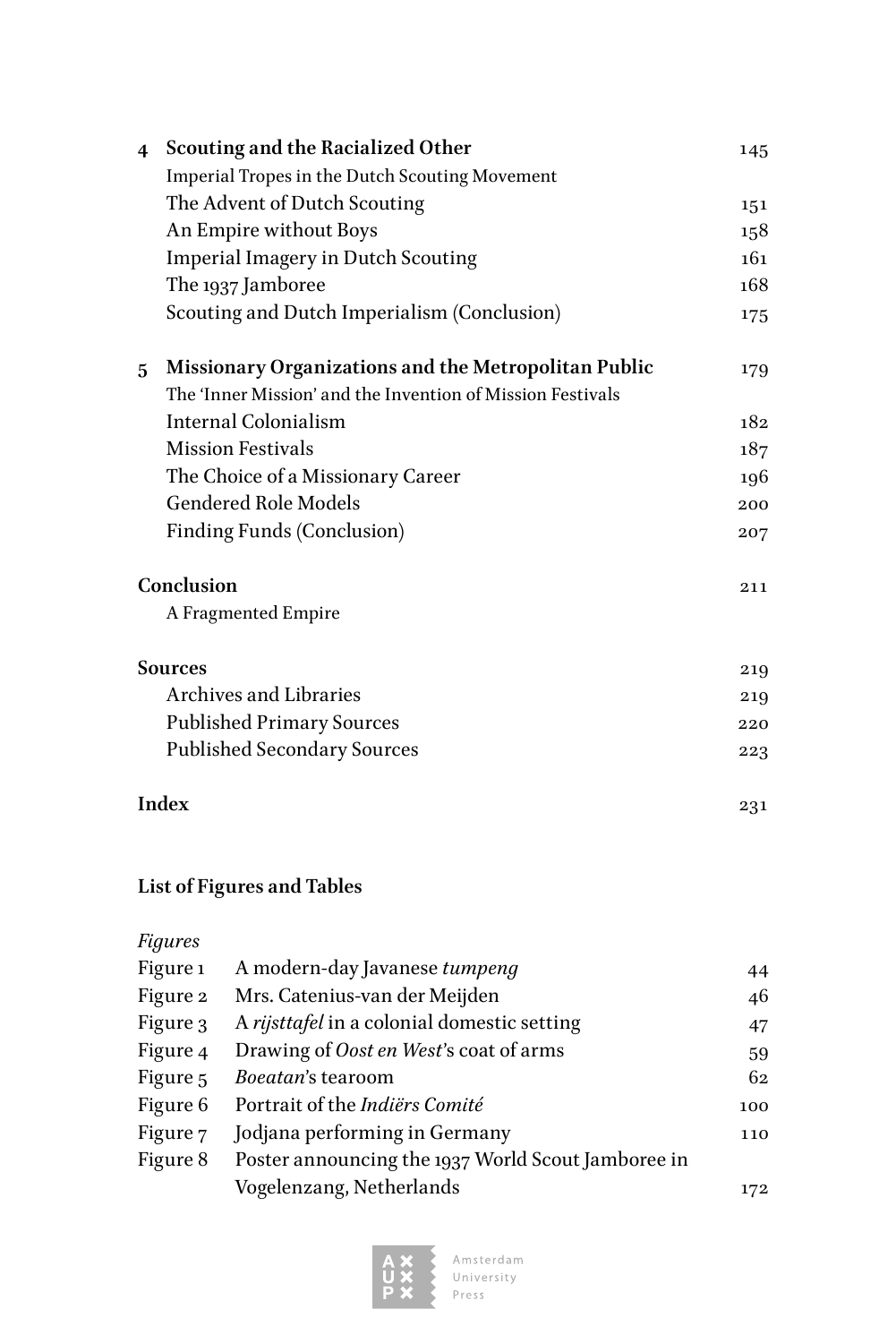| <b>Tables</b> |                                                   |     |
|---------------|---------------------------------------------------|-----|
| Table 1       | Annual number of classroom collections sent out   |     |
|               | by the Koloniaal Museum and the reported number   |     |
|               | requested by schools                              | 137 |
| Table 2       | Number of annual visitors to the Koloniaal Museum | 141 |
| Table 3       | Annual balance of the Nederlandsch Zendeling-     |     |
|               | genootschap in the 1880s                          | 207 |

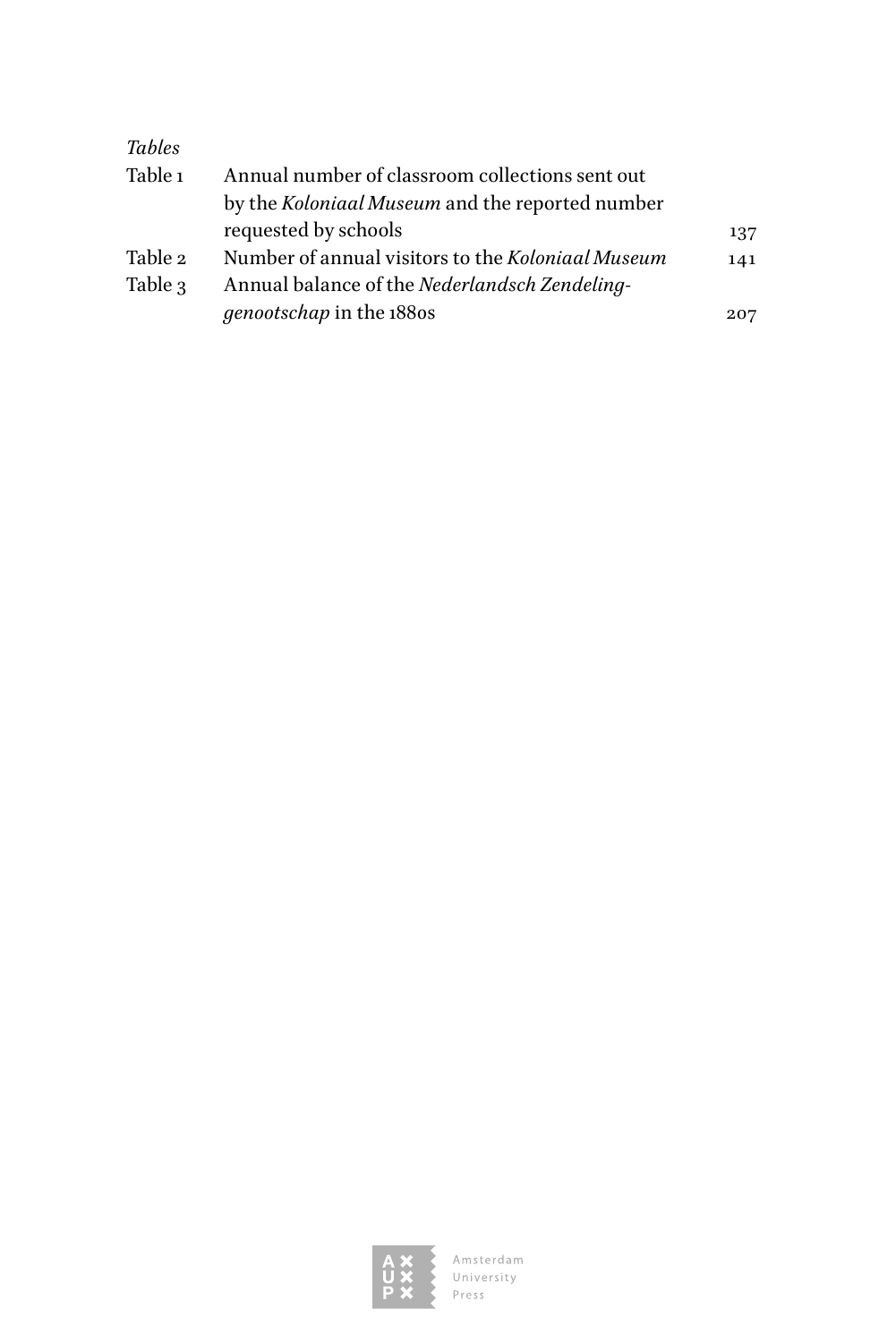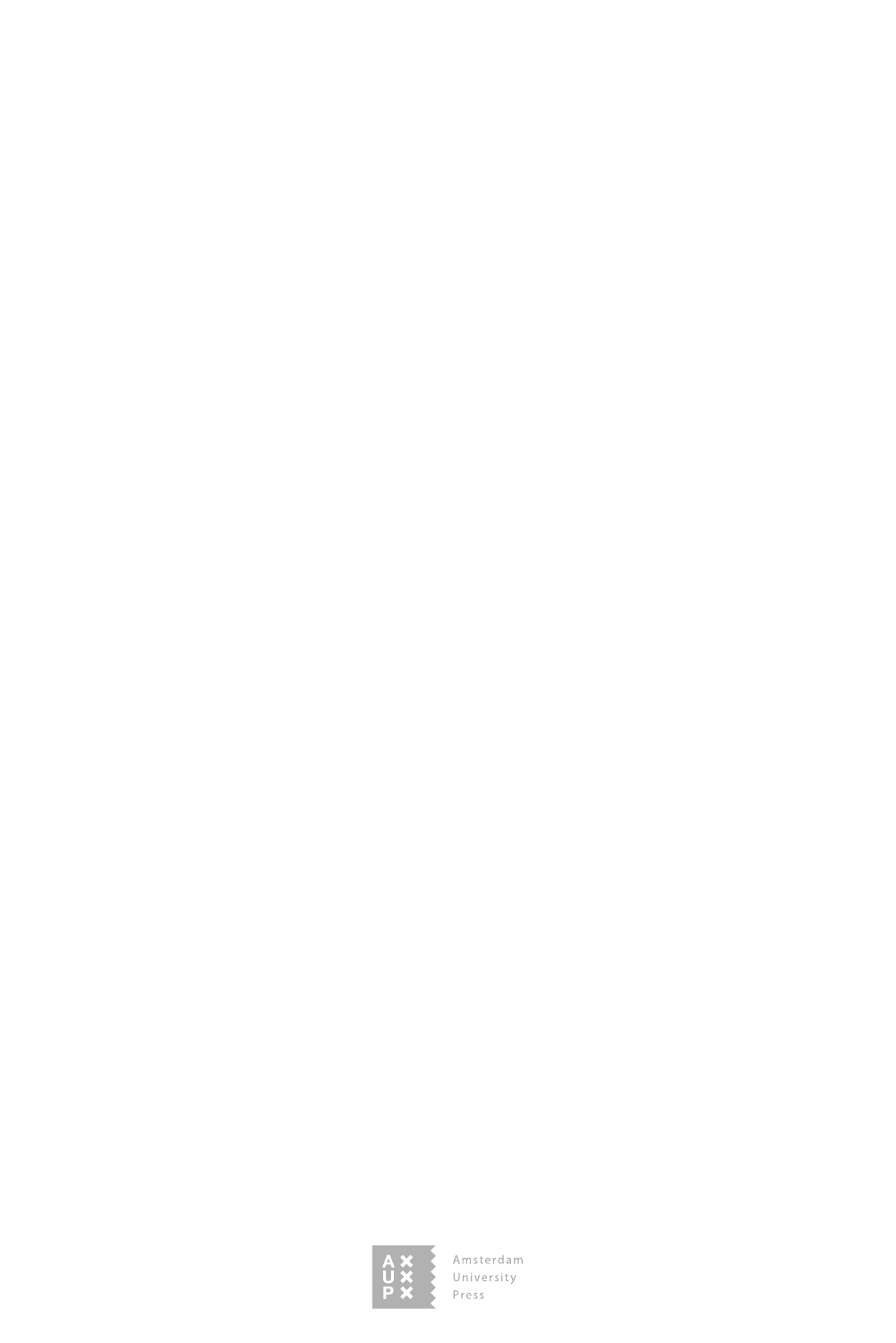# **List of Abbreviations**

| AS            | Ambonsch Studiefonds                                          |
|---------------|---------------------------------------------------------------|
| <b>CCKP</b>   | Centraal Comité van Kerkelijk en Particulier Initiatief       |
|               | (Central Committee for Church and Private Initiatives)        |
| <b>EYD</b>    | Ejaan Yang Disempurnakan (Enhanced Spelling System)           |
| <b>HBS</b>    | Hogere Burgerschool (Higher Civic School)                     |
| IP            | Indische Partij (Indies Party)                                |
| IV            | Indische Vereeniging (Indies Association)                     |
| <b>KITLV</b>  | Koninklijk Instituut voor Taal-, Land- en Volkenkunde         |
|               | (Royal Netherlands Institute of Southeast Asian and           |
|               | Caribbean Studies)                                            |
| <b>KMA</b>    | Koninklijke Militaire Academie (Royal Military Academy)       |
| <b>KNIL</b>   | Koninklijk Nederlandsch-Indisch Leger (Dutch-Indisch          |
|               | colonial army)                                                |
| KR            | Kolonialen Raad (Colonial Council)                            |
| <b>MULO</b>   | Meer Uitgebreid Lager Onderwijs (More Advanced                |
|               | Primary Education)                                            |
| NPB           | Nederlandsche Padvinders Bond (Dutch Scouting League)         |
| <b>NPO</b>    | Nederlandsche Padvinders Organisatie (Dutch Scouting          |
|               | Organization)                                                 |
| <b>NPV</b>    | Vereeniging De Nederlandsche Padvinders (The Dutch            |
|               | <b>Scouts Association</b> )                                   |
| NZG           | Nederlandsch Zendeling Genootschap (Dutch Missionary Society) |
| NZV           | Nederlandse Zendingsvereniging (Dutch Mission Association)    |
| <b>OSVIA</b>  | Opleidingsschool voor Inlandsche Ambtenaren (School           |
|               | for Native Civil Servants)                                    |
| RR            | Regeeringsreglement (Code of Governance)                      |
| <b>SDAP</b>   | Sociaal-Democratische Arbeiderspartij (Social Demo-           |
|               | cratic Workers' Party)                                        |
| <b>STOVIA</b> | School tot Opleiding van Inlandsche Artsen (School for        |
|               | Native Doctors)                                               |
| <b>UNESCO</b> | United Nations Educational, Scientific and Cultural           |
|               | Organization                                                  |
| UZG           | Utrechtsche Zendingsvereeniging (Utrecht Missionary           |
|               | Association)                                                  |
| <b>VOC</b>    | Vereenigde Oost-Indische Compagnie (Dutch East India          |
|               | Company)                                                      |
| ZZG           | Zeister Zendelingsgenootschap (Zeist Missionary Society)      |
|               |                                                               |

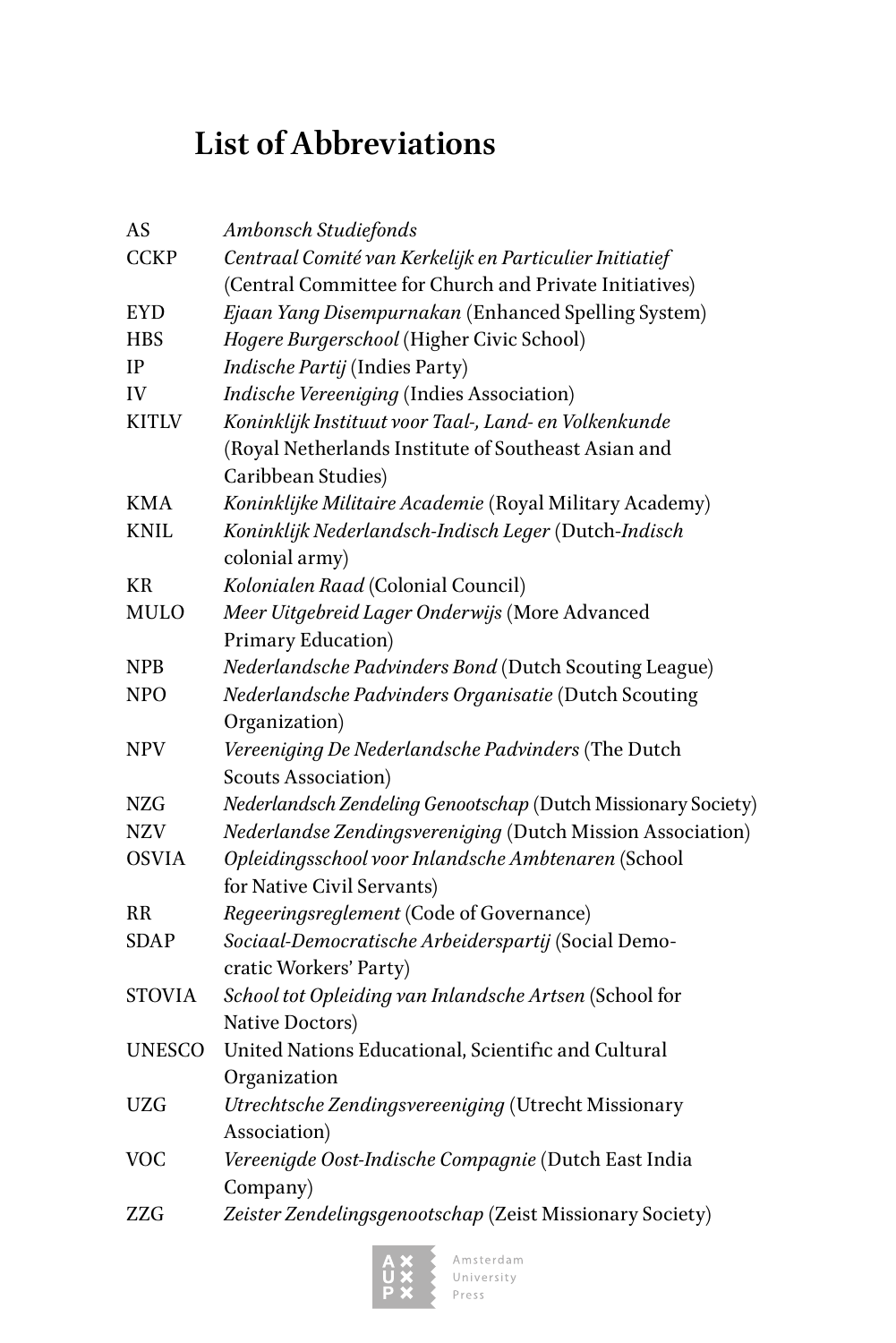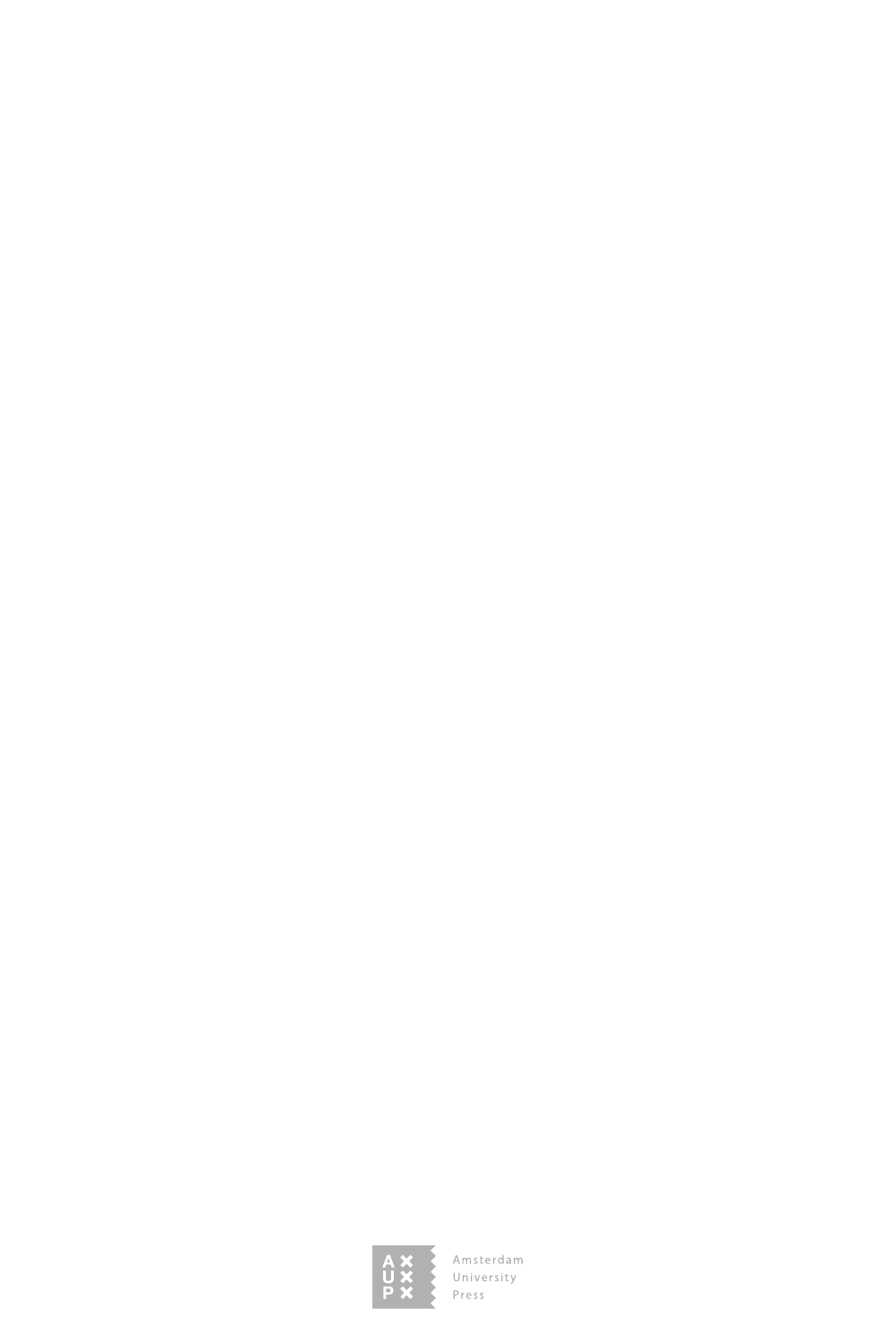### **On Names and Terminology**

The use of names from colonial Indonesia is fraught with the implications of history. In this context language is by no means a neutral conveyer of information, although it never really can be, working within the current philosophical confines. During the colonial era there were two lingua francas in use in colonial Indonesia: Dutch and Malay. The use of the former was discouraged for non-Dutch; the latter functioned as shared tongue for the population at large, and would become Bahasa Indonesia, or Indonesian, after independence. In 1972 the old spelling was overhauled by the Enhanced Indonesian Spelling System (EYD), dropping Dutch phonetics in favour of non-colonial alternatives. Thus, *tj* became *c*, *dj* became *j*, *j* became *y*, and *oe* became *u*.

In this book I have opted not to follow rigid rules as to avoid the spelling quagmire. But any choice comes with caveats. The use of modern Indonesian spelling would acknowledge the sensibilities that come with decolonization, while the old spelling would favour historical accuracy. I tend to the latter option by not changing the spelling of names in quoted sources and, to avoid confusion, also adopt those spellings in my own writing surrounding source citations. Thus, here you will come across *Soewardi Soerjaningrat*, not *Suwardi Suryaningrat* (who, by the time of the spelling overhaul, had already adopted the name Ki Hadjar Dewantara, or Ki Hajar Dewantara in EYD). For geographical names I opt for modern spelling in most cases. You will find *Yogyakarta*, not *Jogjakarta*. There are exceptions. You will come across *Batavia*, not *Jakarta*, when the city's role as the centre of colonial administration is stressed. In a similar vein I use the name *Dutch East Indies*, either to describe the administrative unit of the colony, or when the use of *colonial Indonesia* (or variants thereof) would seem absurd, as there is no point in calling the colonial army (*Koninklijk Nederlandsch-Indisch Leger*, KNIL) the Dutch-Indonesian army instead.

Another major obstacle in writing in English about colonial history in Dutch society are the confusions that arise with literal translations. The adjective *Indisch* is the most prominent point in case. It pertains to *Indië*, the abbreviated name used for the Dutch East Indies. From a metropolitan point of view, it could refer to the entire colony, while in more specific contexts it could also signify the same as 'native' or 'indigenous' in English. The noun *Indië*/Indies shifts from singular to plural when translated from Dutch to English, and then shares its adjective (Indian) with other nouns (India, the West Indies). The confusion that ensues in English can be avoided in

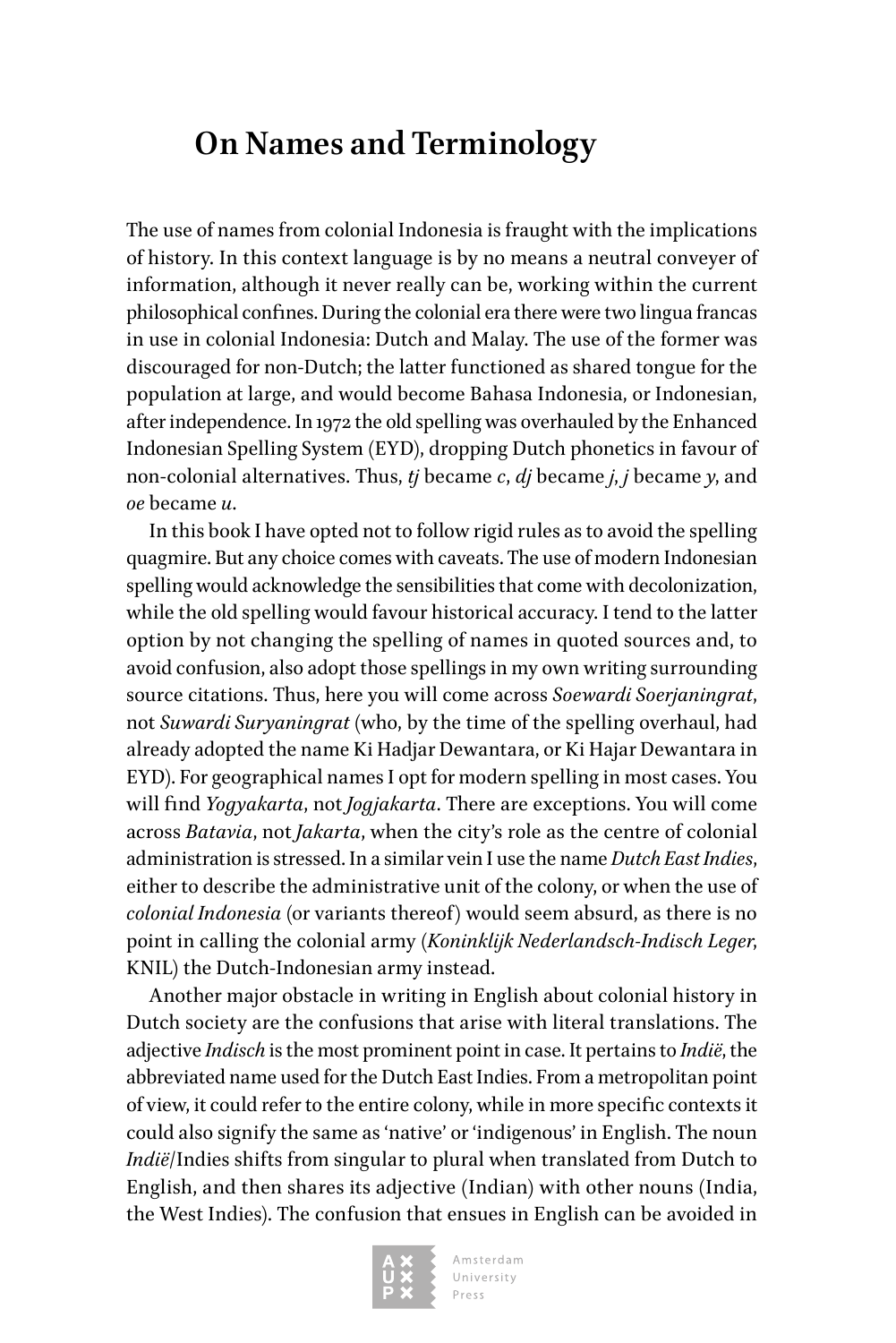Dutch, where *Indië* (the Indies) and *India* (India) are separate nouns with separate adjectives (*Indisch* and *Indiaas*, respectively). In order not to give in to historical accuracy – as the meaning of *Indisch* shifts subtly from context to context – I have chosen to not translate the adjective: you will find *Indisch*, in italics, throughout this work.

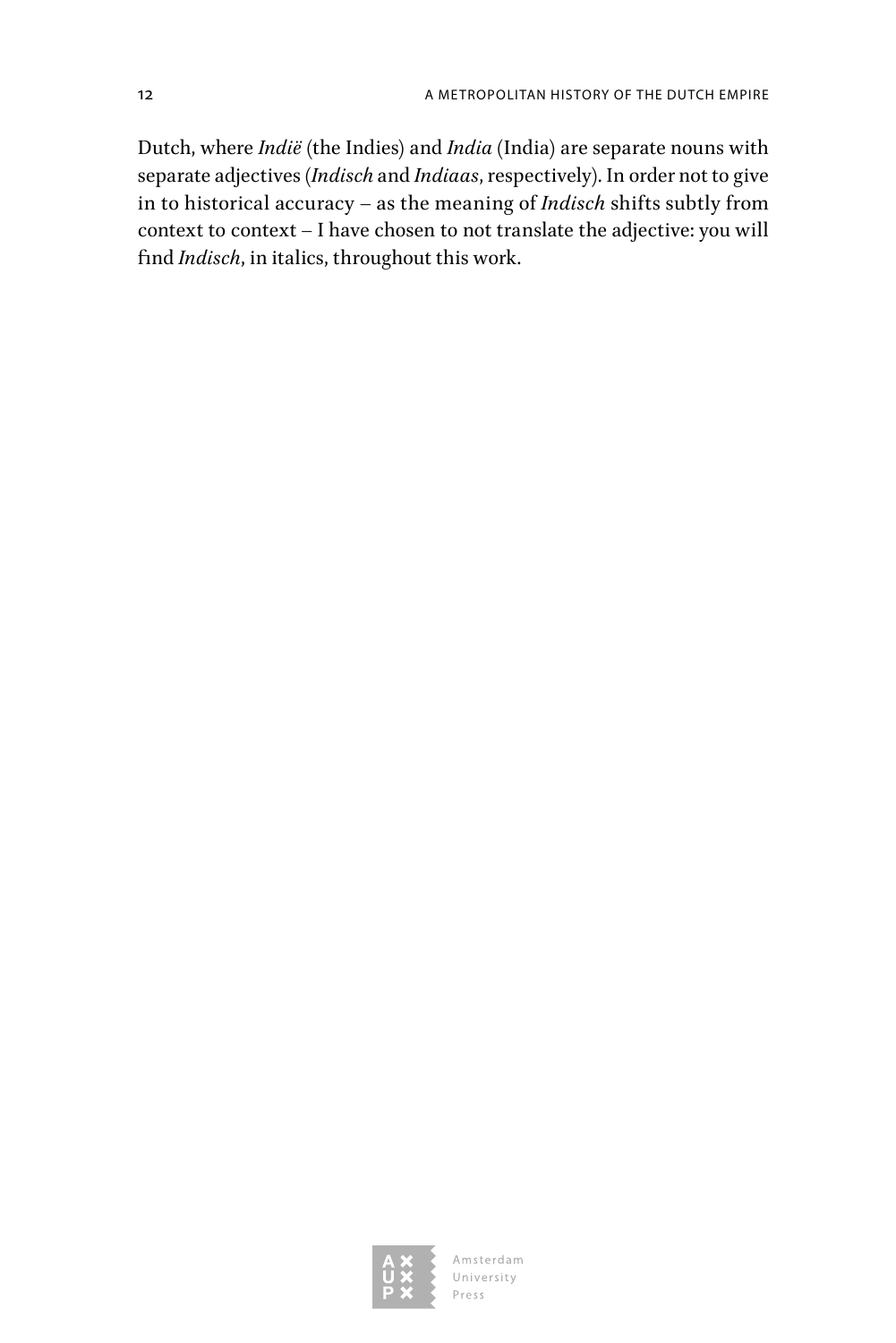### **Introduction**

The Still Waters of Empire Run Deep

### **Abstract**

One of the main paradoxes of metropolitan imperial culture in the Netherlands is the widely held assumption that most people were indifferent to the colonies, while, simultaneously, the opposite image arises from the various engagements with empire throughout civil society. Previous studies have interpreted popular imperialism in the metropole as a phenomenon that came in waves, with heightened jingoist moods in one moment interspersed by indifference in another. Here, I argue that 'indifference' to the Dutch Empire should be studied in a new key: not as the absence of the enthusiasm for empire we can detect at some moments, but as a paradoxically active stance towards empire. To stay aloof from empire at certain moments was in line with an imperial ideology that saw the metropole as the centre that dictated the pace for colony and metropole alike.

**Keywords:** popular imperialism, historiography, decolonization

During the heyday of the modern Dutch Empire, colonial affairs could be vigorously debated in the Dutch press on one day, and be virtually forgotten the day after. It is this fundamental ambiguity in the position of the Dutch Empire in the life and society in the metropole that is the subject of this study. This ambiguity had much to do with the fact that the metropole was (and is) as often seen as part of the empire as it is not. Sometimes the connection between metropole and colony was all too obvious, for instance, when Dutch audiences read reports in their newspapers about the colonial wars that were waged in their name and when colonial military veterans were celebrated at home. At other times, a lack of enthusiasm 'from below' led various commentators to complain about the public's

Kuipers, Matthijs, *A Metropolitan History of the Dutch Empire. Popular Imperialism in The Netherlands, 1850-1940*. Amsterdam: Amsterdam University Press 2022 doi: 10.5117/9789463729918\_intro



Amsterdam University  $P r \varrho s s$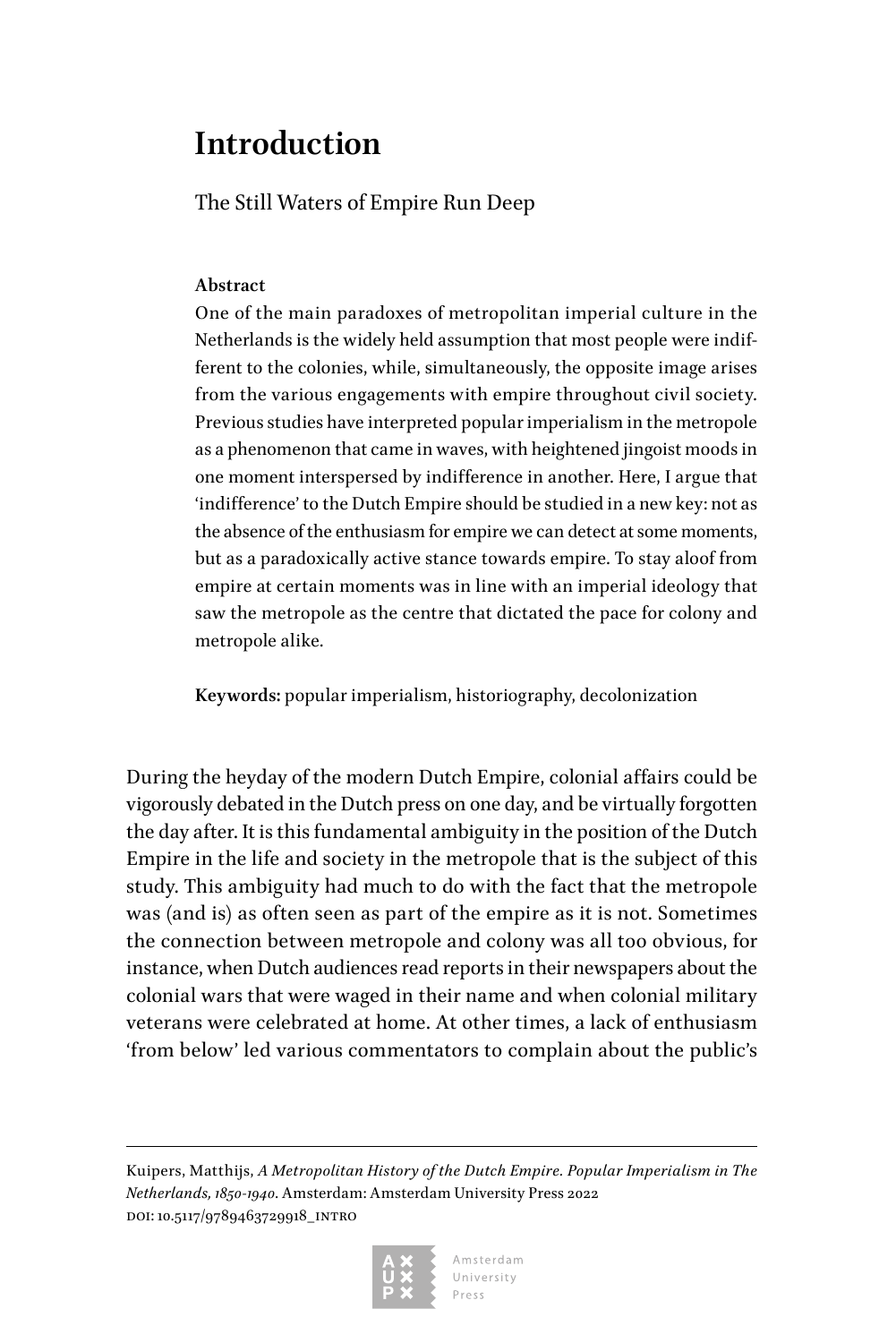'lukewarm indifference' to empire.<sup>1</sup> Yet, the ambiguity when it comes to the perceived role of empire in Dutch society is not just a story of presences and absences, but also one of contradictions within single moments. The commentators who complained about imperial indifference are a case in point: they sought attention for colonial affairs in newspapers and other periodicals, and clearly felt a natural entitlement to take up that space, while at the same time their laments about a lack of attention to colonial affairs was based on the premise that it was, to their regret, not a natural thing to devote that much attention to such matters.

One instance of this phenomenon of commentators using space to complain about the lack of space can be seen in the daily newspaper *Avondpost*  from 12 October 1907. The headline its readers saw when they opened their newspapers read: 'Wake up, Dutch people, and engage yourself!' The words were part of an essay by W.A. van Oorschot, a frustrated former colonial army officer who published under the pseudonym *Wekker* ('Awakener' or 'Rouser'). In the essay, he proposed a different approach to the subjugation of Aceh, which was the aim of the colonial military operations carried out during the Aceh Wars that ran intermittently from 1873 to 1903. The way the Dutch attempted to subjugate Aceh was all wrong, he wrote, and these attempts were doomed to fail due to misguided ideas about colonial rule and armed conflict. Van Oorschot's claims were not uncommon for their time, although it should be added that he mixed professional insights with personal grudges. Of main interest here is not the substance of his claim, but his main underlying assumption: that the Dutch people were indifferent to their colonies. The question this book sets out to answer is: were they? Was 'indifference' indeed on of the main elements in Dutch metropolitan attitudes to the colonies in the days of modern imperialism?

### **Dutch Indifference**

The question of public stances towards empire is pertinent because at first glance, historical examples abound that show the opposite of an indifferent metropolitan attitude to empire. The Aceh War received massive media attention in the metropole and aroused popular sentiments. If there ever was such a thing as Dutch jingoism, that pompous mix of patriotism, militarism and imperialism, it was to be found here – very much contrary

1 Martin Bossenbroek, *Holland op zijn breedst: Indië en Zuid-Afrika in de Nederlandse cultuur omstreeks 1900* (Amsterdam: Uitgeverij Bert Bakker, 1996), 229.

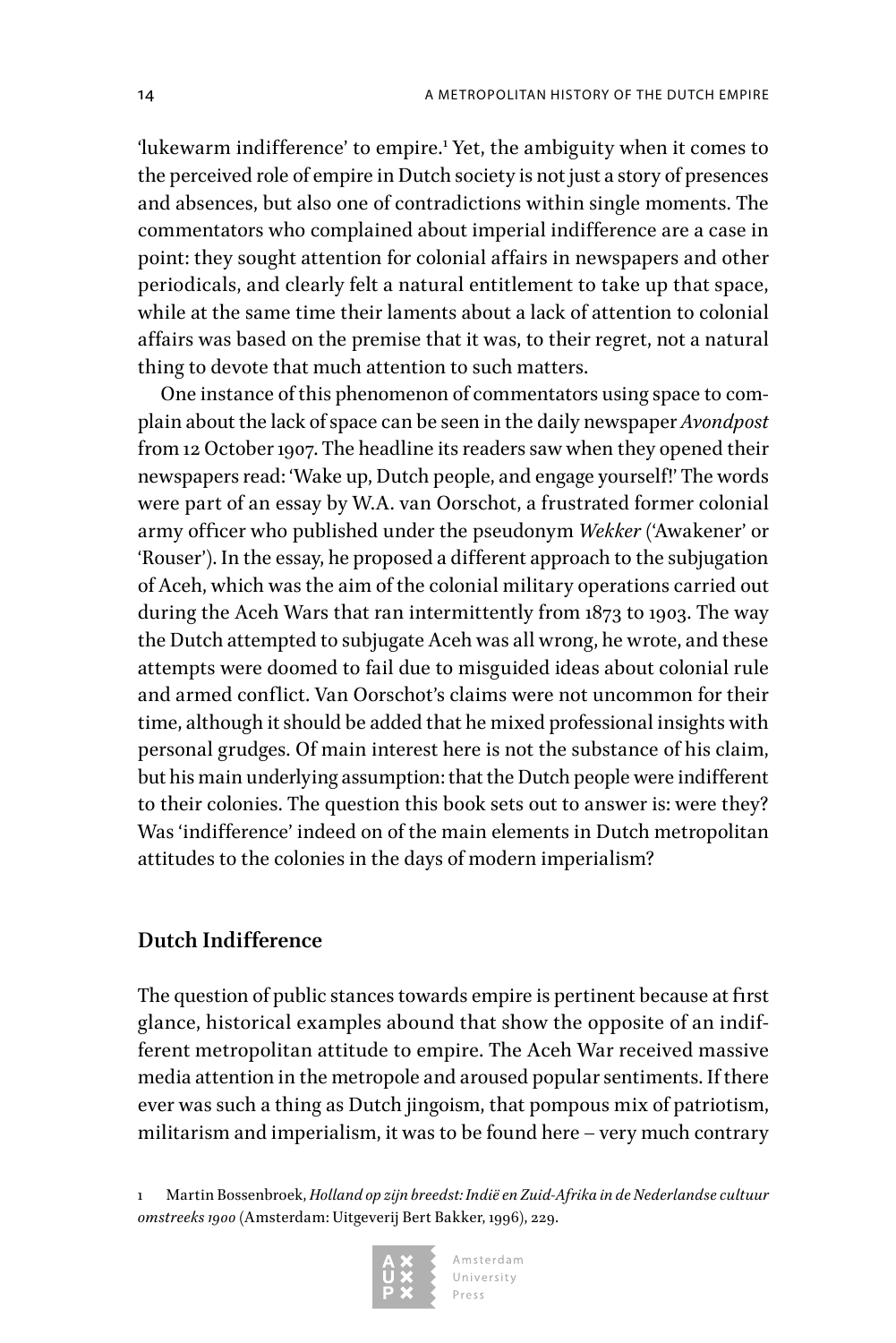to the belief in popular indifference underpinning Van Oorschot's address to the readers of the *Avondpost*. 2 After this moment, Dutch jingoism waned. Vincent Kuitenbrouwer points out that this decline not only coincided with the completion of the conquest of Aceh and of other territories in colonial Indonesia, but also with the end of the Boer War (1899-1902), with the annexation of the Boer republics by the British, thus also ending what was arguably the episode of international politics that stirred the arousal of the Dutch public the most.3 A similar argument has been put forward before, by Martin Bossenbroek in his study of the ways in which the Dutch East Indies and South Africa – current or former Dutch colonies at that time – affected Dutch metropolitan culture around 1900. 'The hitherto forgotten and despised Afrikaners were suddenly discovered as kin-related [*stamverwanten*], when they faced the force of the almighty Albion in 1880,' he writes, 'and also the possessions in the *Indische* archipelago, not known or beloved outside a small circle, saw a steep gain in public interest.<sup>4</sup>

The study by Bossenbroek – *Holland op zijn breedst* (Holland at large, 1996) – was among the first that dealt exclusively with Dutch metropolitan imperial culture, but while it contains many useful observations, the book also seems to miss some of the complexities of the Dutch indifference to empire. Bossenbroek sees public interest in the colonies appear even before 1870, in small groups or with individuals, such as military officers, scholars or missionaries, who saw the potential the colonies offered for their respective professions. With the start of the Aceh War colonial 'heroism and tragedy' were introduced into Dutch society, but still with limited resonance. Only later did civic interest at large grow. Bossenbroek marks 1883 as an important year, when not only the Krakatoa volcano erupted, but also when the International Colonial and Export Exhibition took place in Amsterdam. The combined effect of these events – and others, such as the emergence of *Indisch*-themed prose – was that colonial Indonesia transformed from an unknown site of potentialities into a known site, suited to the Dutch colonial project, in Dutch eyes. 'It turned out that heroism could be combined with charity', Bossenbroek writes, 'patriotism with indigenous culture, the motherland with exoticism, and high culture with popular culture'.<sup>5</sup> But

- 3 Kuitenbrouwer, 118.
- 4 Bossenbroek, *Holland op zijn breedst*, 10.
- 5 Bossenbroek, 347.



<sup>2</sup> Vincent Kuitenbrouwer, 'Songs of an Imperial Underdog: Imperialism and Popular Culture in the Netherlands, 1870-1960', in *European Empires and the People: Popular Responses to Imperialism in France, Britain, the Netherlands, Belgium, Germany and Italy*, ed. John M. MacKenzie (Manchester University Press, 2011), 90-123.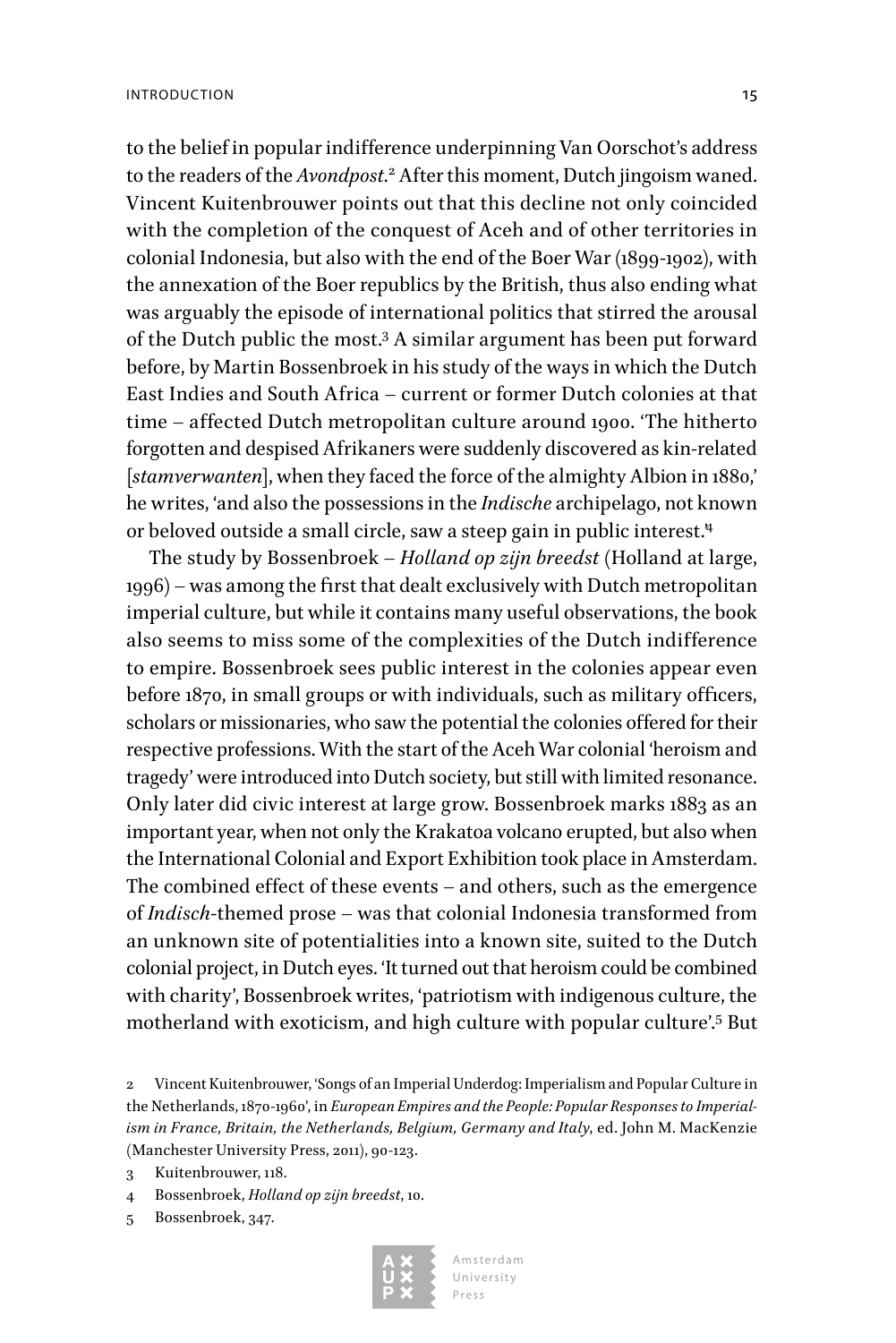this totality of imperial endeavours – military, scientific, missionary, trade – was overwhelming for the metropolitan public, and instead of resulting in a sustained commitment it resulted in a climax. After that point doubts returned, only exacerbated by the loss of the Boers in South Africa – 'the end of a dream', in Bossenbroek's words.<sup>6</sup>

There are two main points in which my approach differs from *Holland op zijn breedst*. The first point concerns the 'dream' Bossenbroek refers to, which was surely a Dutch, colonial dream, but one rather curiously condoned by Bossenbroek, who writes that 'without dreaming, nothing is ever achieved'.7 One could argue that the narrow focus on Dutch coloniality is because Dutch visions on empire are the proper subject of *Holland op zijn breedst*, but since the publication of his book several scholars have pointed out that it is impossible to reconstruct metropolitan or colonial visions in isolation from the anti-colonial forces working against them (in the case of ideas supportive of imperialism) or along them (in the case of criticism on empire). $^8$  To focus on what constituted imperialism or an imperial culture based on the terms set by the very same imperialism, is to reproduce categories of empire, argues Susan Legêne, and amounts to what she calls 'historiographical nationalism'.<sup>9</sup> While this study limits itself to the Netherlands, and therefore seems susceptible to a critique of historiographical nationalism, the challenge here is to show a picture of the metropole that does not perpetuate categories of imperial thought. Who was perceived to belong in the metropole, and who was entitled to speak and be heard there, are matters where imperial thought was of great influence. Not to reproduce them means, at the very least, to make different choices on what voices to include or exclude. This study therefore includes a chapter on the Indonesian presence in the Netherlands, including dissenters like Soewardi Soerjaningrat, whose criticism of Dutch imperial politics made him an 'unwanted participant' in metropolitan debates.<sup>10</sup> If we take the

- 6 Bossenbroek, 352.
- 7 Bossenbroek, 358.

8 Priyamvada Gopal, *Insurgent Empire: Anticolonial Resistance and British Dissent* (London: Verso Books, 2019); Manisha Sinha, *The Slave's Cause: A History of Abolition* (New Haven: Yale University Press, 2016); Remco Raben, 'Epilogue. Colonial Distances: Dutch Intellectual Images of Global Trade and Conquest in the Colonial and Postcolonial Age', in *The Dutch Empire between Ideas and Practice, 1600-2000*, ed. René Koekkoek, Anne-Isabelle Richard, and Arthur Weststeijn (London: Palgrave Macmillan, 2019), 205-232.

9 Susan Legêne, 'The European Character of the Intellectual History of Dutch Empire', *BMGN – Low Countries Historical Review* 132, no. 2 (2017): 110-120.

10 Berteke Waaldijk and Susan Legêne, 'Ethische politiek in Nederland. Cultureel burgerschap tussen overheersing, opvoeding en afscheid', in *Het koloniale beschavingsoffensief: Wegen naar het* 

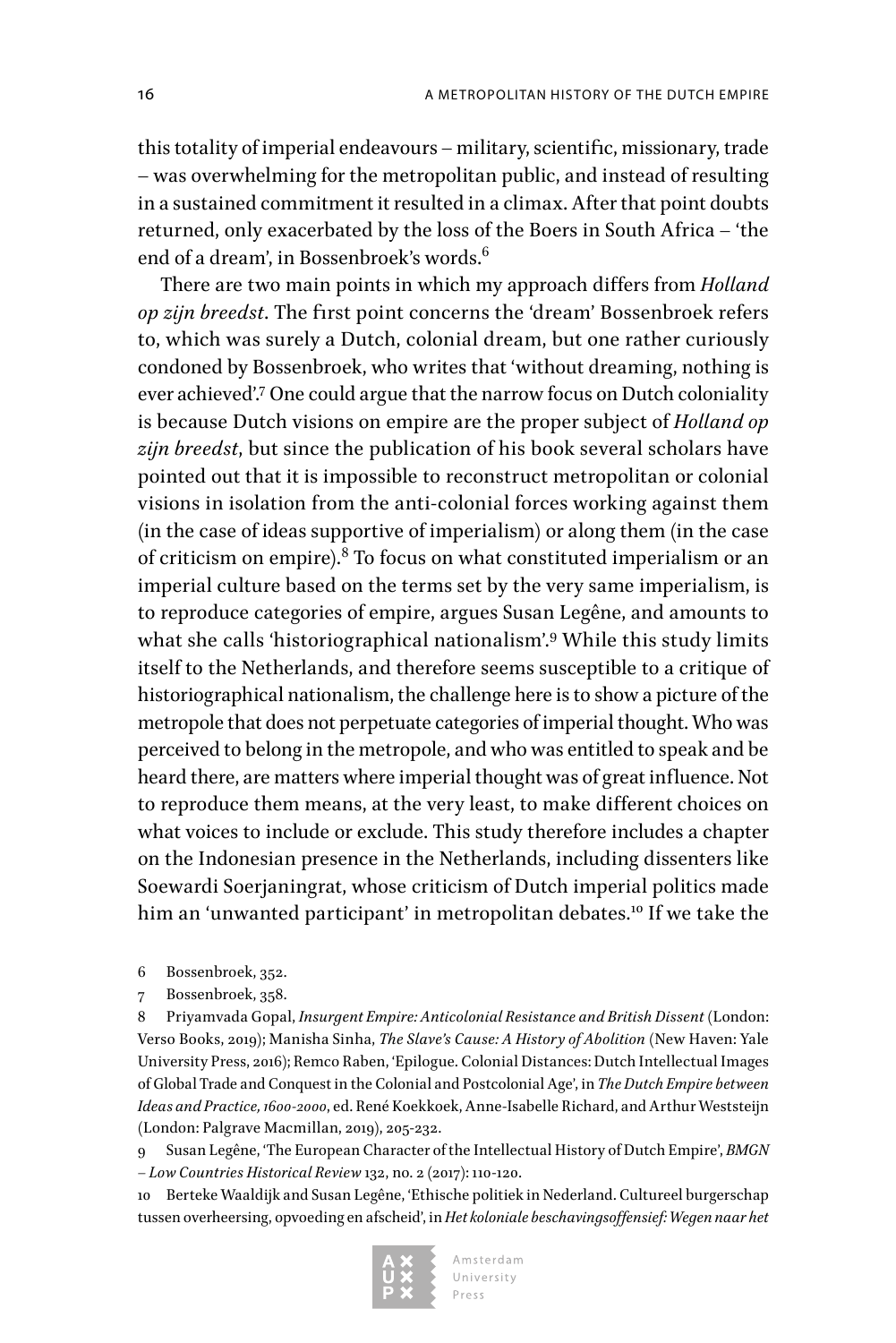distinction between historical and analytical categories, as defined by Frederick Cooper in his *Colonialism in Question* (2004), the 'metropole' should be regarded as the former, and not as a category of analysis.<sup>11</sup>

The second point concerns our notion of public interest in colonial affairs, which indeed came and went. The risk in Bossenbroek's reading of the course of events, however, is that enthusiasm for and indifference to empire constitute a simple binary. He employs a metaphor that Vincent Kuitenbrouwer has called 'rather peculiar', namely that of the 'triple jump' (*hink-stap-sprong*).12 The enthusiasm slowly gained momentum before the 1870s (the run), swayed part of the country, mostly elites in the 1870s (the hop), then blossomed in full swing until the 1890s (the step), had its climax in the enthusiastic support for the last stages of the expansion wars in Aceh and elsewhere around 1900 (the jump), only to disappear in a relatively short time (the landing). What this metaphor misses is the symbiotic relationship between enthusiasm for and indifference to empire. Colonial affairs could be vigorously debated on one day and be virtually forgotten the day after. When it comes to empire, jingoism and indifference are more closely related than one would expect. Unravelling this paradox in metropolitan attitudes regarding the colonies is the central aim of this book.

The key in unravelling 'indifference' is in Tara Zahra's insight that 'indifference is […] fundamentally a negative and nationalist category. Indifference only existed as such in the eyes of the nationalist beholder.'13 While Zahra writes predominantly about indifference to the nation, the thought likewise applies to empire: imperial indifference exists primarily in the eyes of the imperial beholder. People are not so much indifferent to something, as they are simply allied to other things. And indeed, 'indifference to empire' was usually a charge coming from people invested in empire, and was levelled against those without such an investment. Our question then becomes: Which historical actors cared about the absence of imperial enthusiasm and why? It should be noted that Van Oorschot was not alone in his conviction that the public ought to be more interested in its empire, or that it was otherwise 'asleep'. The 'charge of indifference', as we could call this regularly made accusation against shortcomings of

*nieuwe Indië, 1890-1950*, ed. Marieke Bloembergen and Remco Raben (Leiden: KITLV Uitgeverij, 2009), 187-216.

11 Frederick Cooper, *Colonialism in Question: Theory, Knowledge, History* (Berkeley: University of California Press, 2005).

12 Kuitenbrouwer, 'Songs of an Imperial Underdog', 91.

13 Tara Zahra, 'Imagined Noncommunities: National Indifference as a Category of Analysis', *Slavic Review* 69, no. 1 (2010): 105.

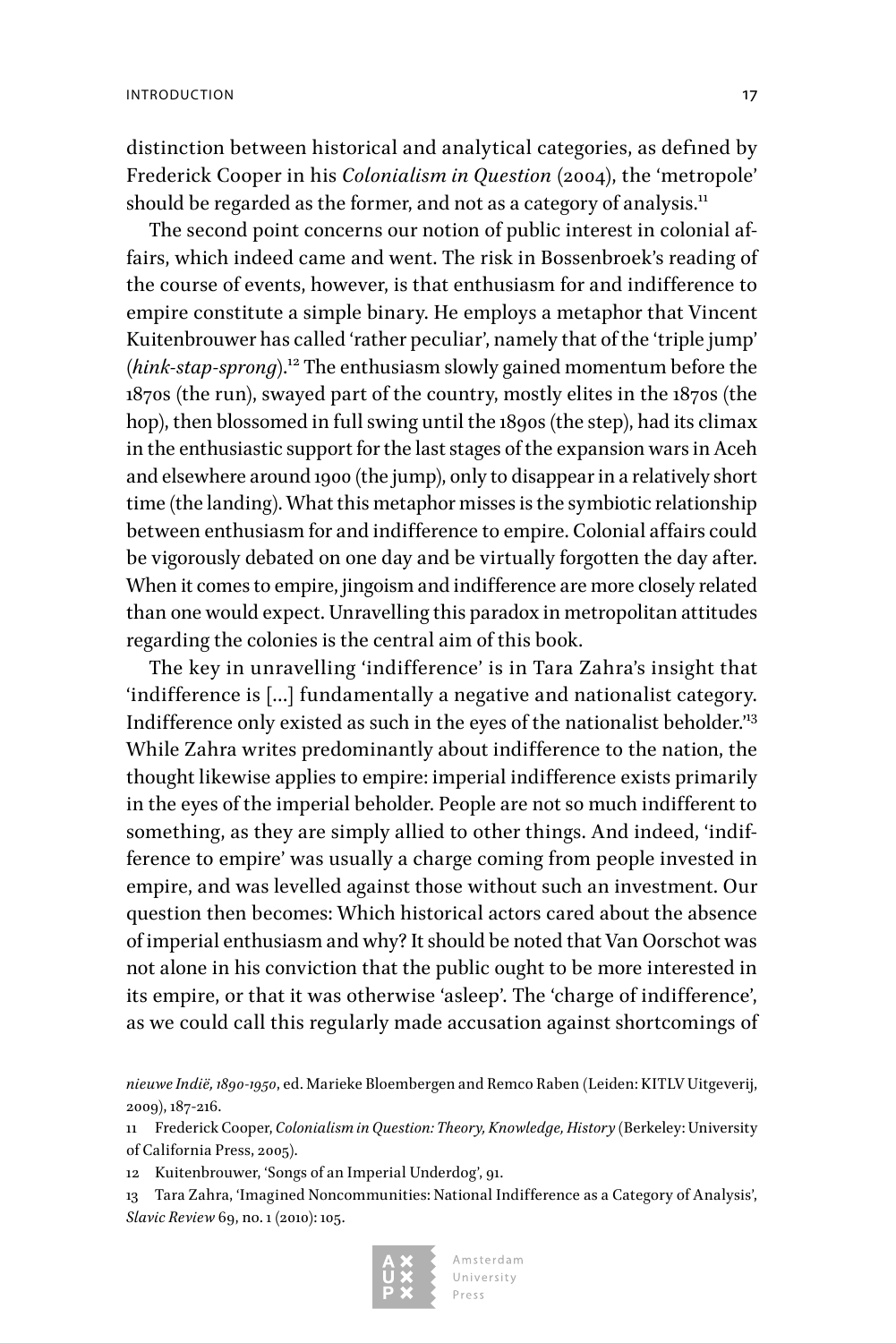the public's attitude, echoed throughout the late nineteenth and entire twentieth century. The prime example of this is probably the influential essay 'Een Eereschuld' (1899), in which the liberal lawyer and member of parliament [C.Th.](http://C.Th) van Deventer propagated an 'ethical' policy towards the Indies that had to abolish exploitative policies, and described the Dutch nation's conscience as not yet 'awakened'.<sup>14</sup>

A further paradox in this 'charge of indifference' is pointed out by Paul Bijl, in his book *Emerging Memory* (2015), where he writes that many such alarmists complained about the lack of an interest in empire, while the sheer quantity of alarmists suggested that the imperial consciousness they saw as lacking was very much alive. We should therefore not adopt their framework – which would make us ask the same irrelevant question: why were people not enthusiastic for empire? – but we should rather study the frame of reference that rendered the empire as something in constant need of propagating in the eyes of this heterogeneous group consisting of jingoist hardliners, humanitarian do-gooders and anti-colonial Indonesian nationalists, all of whom made the charge of indifference relentlessly.<sup>15</sup>

In this study I therefore suggest that we should not treat this perceived *indifference* as an anomaly to the idea of an all-permeating imperial culture. Instead, the *perception* of indifference could be seen as stemming from imperialist ideas. The most important imperial idea in this respect is the long-held notion that that metropole and colony were firmly separate entities, and that the movements of people, goods and ideas within empires are decidedly centrifugal, emanating from the centres and affecting only the peripheries. The construct of an ignorant, indifferent or otherwise not-knowing public fits this idea of the metropole as immune to outside influences.<sup>16</sup> Not only registering indifference, as we have seen many contemporaries did, was an imperially minded thing to do, but the act of indifference to empire itself was, paradoxically, also imperially minded, as it bolstered the idea of metropole and colony as independent spheres.

Ultimately, this should bring us closer to an understanding of the ways in which Dutch imperial ideology formed the public debates and perceptions on empire. This can be seen in Van Oorschot's *Avondpost* address: his essay became a series, and that series became a book, entitled *Hoe beschaafd* 

<sup>16</sup> Ann Laura Stoler and Frederick Cooper, 'Between Metropole and Colony: Rethinking a Research Agenda', in *Tensions of Empire: Colonial Cultures in a Bourgeois World*, ed. Frederick Cooper and Ann Laura Stoler (Berkeley: University of California Press, 1997), 15.



<sup>14</sup> [C.Th.](http://C.Th) van Deventer, 'Een Eereschuld', *De Gids* 63 (1899): 220.

<sup>15</sup> Paul Bijl, *Emerging Memory: Photographs of Colonial Atrocity in Dutch Cultural Remembrance* (Amsterdam: Amsterdam University Press, 2015).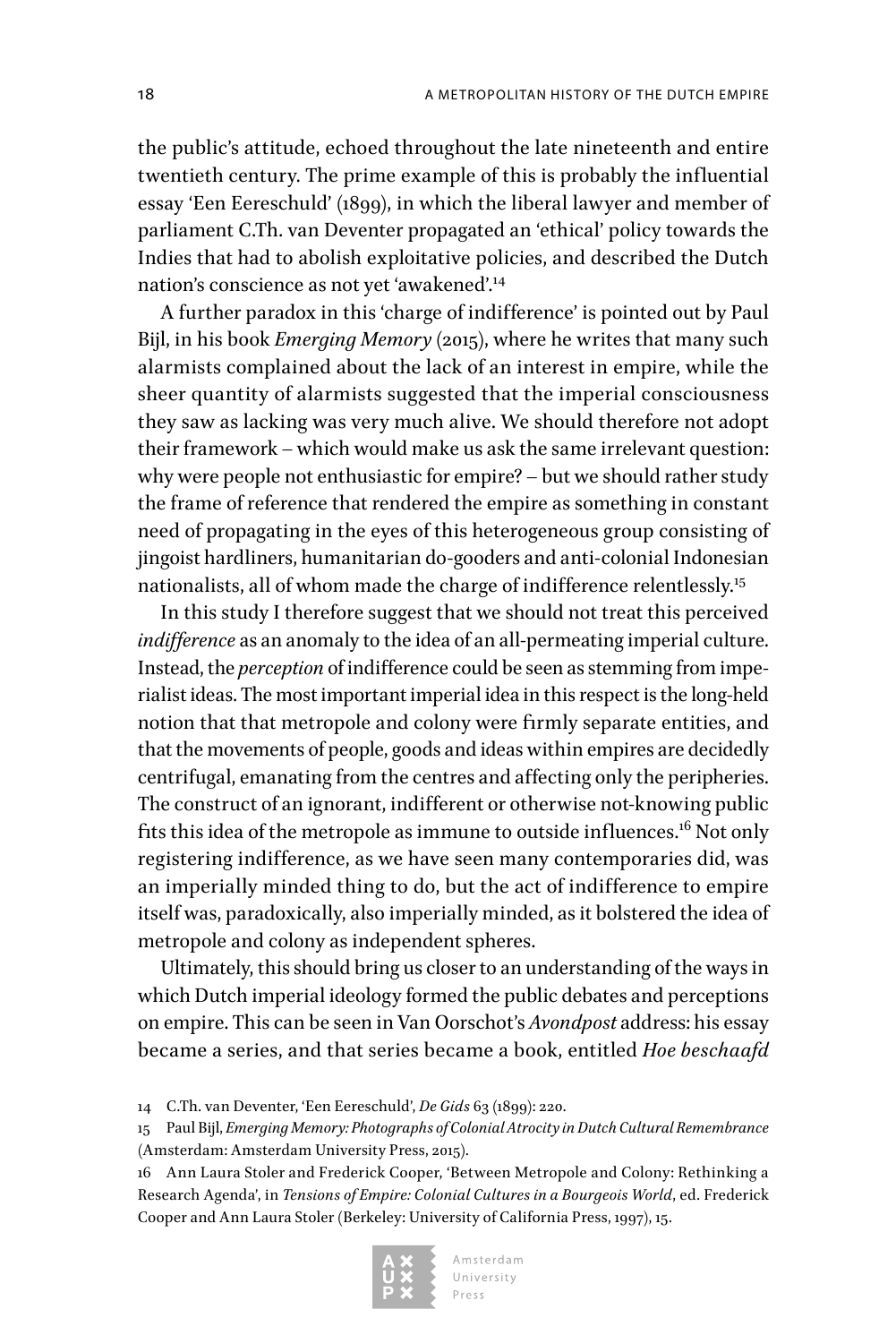*Nederland in de Twintigste Eeuw Vrede en Orde Schept op Atjeh* (How civilized Netherlands creates peace and order in Aceh in the twentieth century).<sup>17</sup> In this conflict Dutch colonial troops had attempted (and repeatedly failed) to subjugate the westernmost part of Sumatra. It was an atrocious affair that claimed over 100,000 victims.18 While the military campaigns meant real war and bloodshed for the Acehnese, it was a 'media war' for the Dutch metropolitan public. Dutch and *Indisch*<sup>19</sup> newspapers attentively covered the events and thus shaped the metropolitan perceptions of what was going on. Some of the atrocities committed by the Dutch-*Indisch* colonial army (KNIL) elicited outrage – mostly from the socialist faction in parliament – while others led to popular support and enthusiasm in response to victories of the colonial troops. Cast as part of the Dutch imperial project, the use of military force was referred to as 'pacification actions' in the press, rendering the brutal realities a necessity. What was at stake in Aceh, according to the metropolitan mind, was not just the outcome of a military confrontation, but the idea of the Dutch Empire itself.

Despite his criticism on Dutch colonial policy, Van Oorschot was not an anti-imperialist. He was clearly informed by the idea that there was something bigger at stake than just a military victory, but the focus of his argument was on military strategy nonetheless. He was particularly critical of the leadership of military commander Frits van Daalen, who was responsible for some of the Aceh War's most well-known atrocities, most notably the mass murder on the villagers of Kuta Reh in southeast Aceh, in 1904, and the regular killings of prisoners of war during the Gaju expedition. Such unbridled violence, Van Oorschot asserted, would not bring about sustainable Dutch control of the region. But whereas he questioned the strategy to 'pacify' Aceh, the need for the subjugation was not questioned, let alone the central premises of Dutch imperialism.<sup>20</sup> In that sense Van Oorschot fits a recurring model of imperial criticism – sometimes mistakenly taken for anti-imperialism or anti-colonialism – that questions the means but not

17 The articles were subsequently published in one volume: Wekker, *Hoe beschaafd Nederland in de Twintigste Eeuw Vrede en Orde Schept op Atjeh* ('s-Gravenhage: Avondpostdrukkerij, 1907). 18 Remco Raben, 'On Genocide and Mass Violence in Colonial Indonesia', *Journal of Genocide Research* 14, no. 3/4 (2012): 487.

20 There are other interesting elements in the Wekker story, such as the role played by personal grudges held by Wekker (an Aceh veteran himself) against Van Daalen. For a thorough analysis of the contents of his writings in the context of Dutch imperialism, see: Paul Bijl, *Emerging Memory: Photographs of Colonial Atrocity in Dutch Cultural Remembrance* (Amsterdam: Amsterdam University Press, 2015), 118-119.



<sup>19</sup> I will use the denominator *Indisch* throughout this study in its untranslated form. For an explanation, see the section 'On names and terminology'.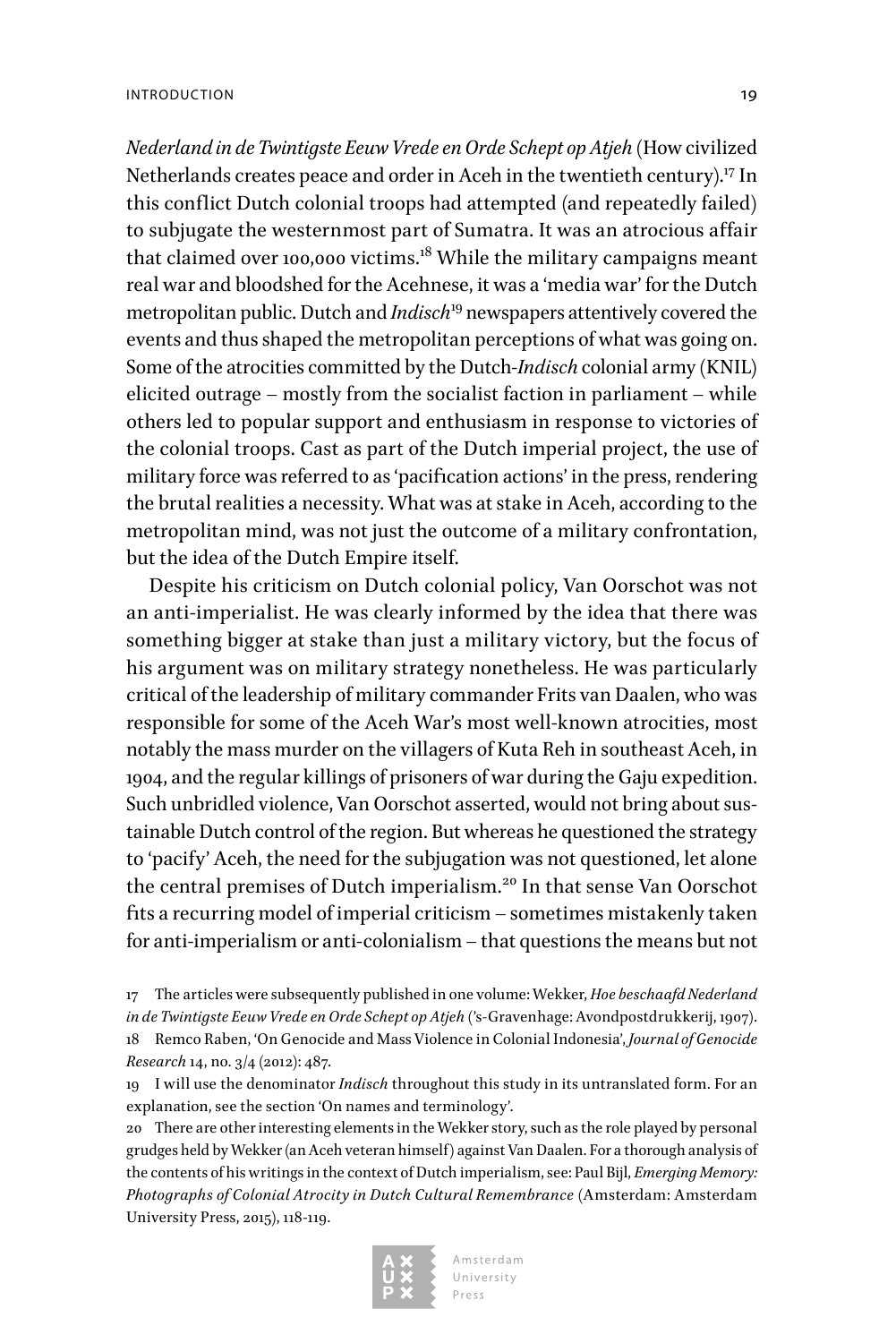the end, and thereby firmly stayed within the confines of (Dutch) imperial ideology. That is something he shared with most Dutch commentators on the colonies, and it even applies the most liberal proponents of an 'ethical policy' for the Indies, most of whom called for an end to the exploitation of the Dutch Empire's subjects, and instead appealed to the 'moral calling' of the Dutch in 'raising' the Indies. The calls for an 'ethical' colonial policy cut across all political affiliations and included liberals, socialists, and orthodox Protestants.<sup>21</sup> To all the participants in metropolitan debates on the empire the same applied, namely, that the central premises of a shared imperial ideology were so hegemonic that they needed not be made explicit. From Queen Wilhelmina, who endorsed the 'ethical' agenda in her annual speech in 1900, to Van Oorschot, to most others: they were all fish swimming in imperial waters.

These 'imperial waters' are the subject of this study. The study of 'home imperialism(s)' or 'metropolitan colonial culture(s)', as this is often called, is about the often tacitly shared assumptions, mentalities and attitudes towards the colonies in European countries. Some were simultaneously nation states and imperial powers, others only the former, but in both cases such attitudes developed, making *home imperialism* a distinct and pervasive trans-European feature. While these attitudes were perhaps most visible within the ranks of political and academic elites, society at large was also caught in the same imperial web, hence the term *popular imperialism.*  The central question is how this popular imperialism could function in the period from roughly 1850 to 1940. How could a culture of imperialism permeate all corners of society while contemporary commentators (and some present-day historians alike) assessed the net effect of empire on the metropole to be zero and decried a public indifferent to colonial affairs?

#### **The Metropole in the Colonial World**

A central premise of this book is that the colonial encounter was a two-way street: it affected all parties involved. While the word 'encounter' may suggest a symmetry in power relations that belies the coercion and violence that

21 The most important study into the colonial 'ethical policy' remains Elsbeth Locher-Scholten, *Ethiek in fragmenten: vijf studies over koloniaal denken en doen van Nederlanders in de Indonesische archipel 1877-1942* (Utrecht: HES, 1981); For a concise overview of 'ethical' thinking across the politcal landscape, see H.W. van der Doel, *Afscheid van Indië. De Val van Het Nederlandse Imperium in Azië* (Amsterdam: Prometheus, 2000), 19-56.

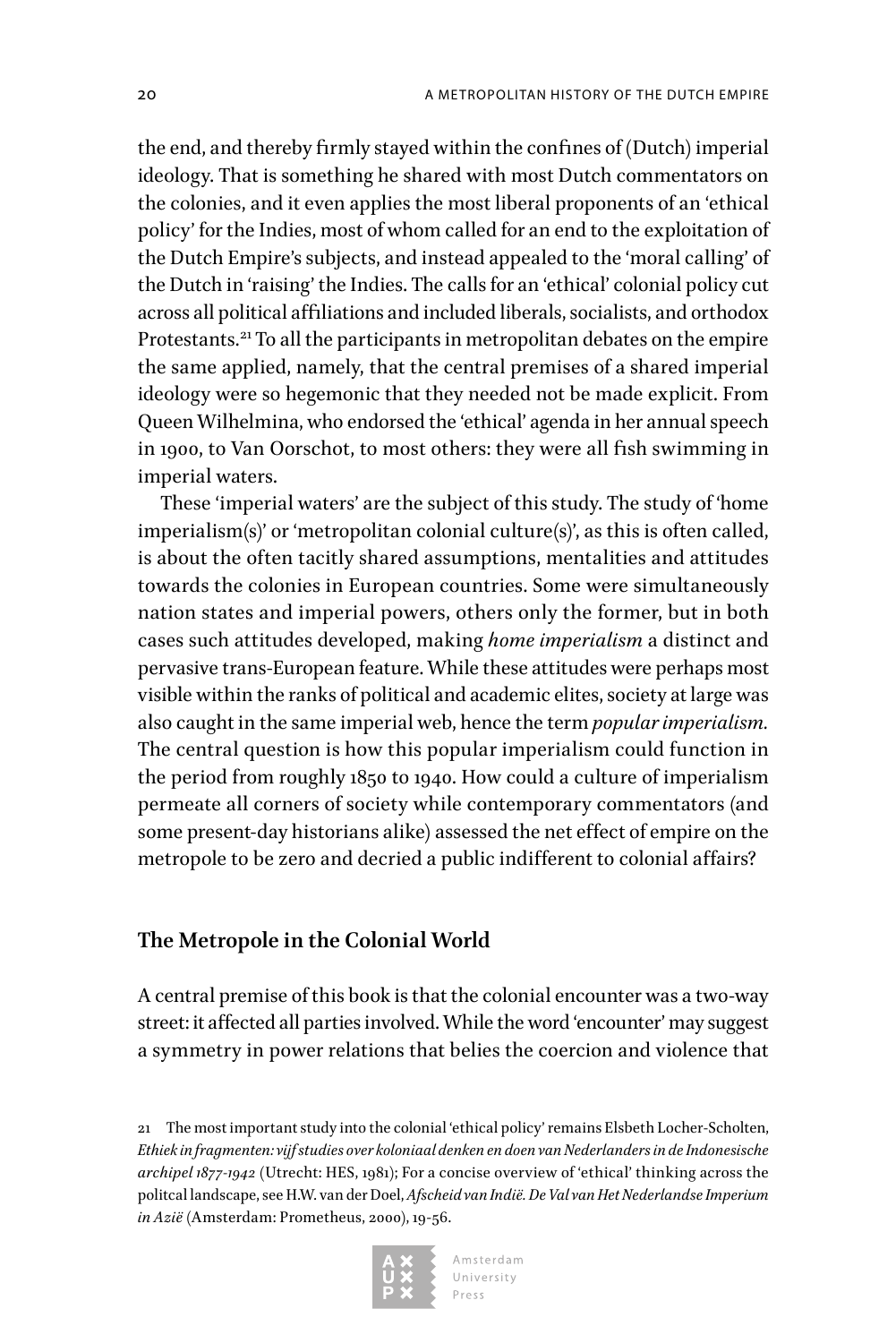was central to the imperial project, the idea that colonial powers remained isolated nation states in Europe while engaging in imperial expansion is false. In the acclaimed introduction to their anthology *Tensions of Empire*  (1997), Frederick Cooper and Ann Laura Stoler put it thus: 'Europe's colonies were never empty spaces to be made over in Europe's image or fashioned in its interest; nor, indeed, were European states self-contained entities that at one point projected themselves overseas."<sup>22</sup>

Similarly, in *Civilising Subjects* (2002), Catherine Hall writes of the idea that: 'Britain could be understood in itself, without reference to other histories: a legacy of the assumption that Britain provided the model for the modern world, the touchstone whereby all other national histories could be judged.'23 What this suggests is that the histories of European colonial metropoles – not just that of Britain – need a makeover. They were not isolated nation states (the 'British Isles' in 'splendid isolation', or the Netherlands 'behind its dykes'), nor just the centres from which colonial policies emanated, but imperial spaces with all the complexity that entails. Yet this is exactly the picture that arises from many studies into history: colonial studies tend to ignore the metropole, and studies into the nation state tend to ignore the colonies. Both reinforce the false idea that colonialism was something that happened elsewhere. But while there is only a limited number of studies into Dutch home imperialism, this has been a vital field of research in Great Britain. While that discrepancy in itself could be a subject of study, the question I would like to ask here is: what cues we can take from British (and international) historiography?

John MacKenzie is the marquee pioneer in the study of imperial culture in the metropole with his *Propaganda and Empire* (1984). There was more to study in the metropole with regards to empire than just the 'official mind', as the arguably most influential scholars of British imperial history in the twentieth century, John Gallagher and Ronald Robinson, dubbed the opinions and ways of civil servants, policymakers and politicians concerning empire. Imperial ideology was not only disseminated in official writings, but also through the imperial propaganda of many sorts to which the lower classes were increasingly exposed. In *Propaganda and Empire*, MacKenzie asserts that British domestic society was in fact steeped in imperialism, thus arguing against the idea that the effects or influences of empire were only 'centrifugal' in nature. Official propaganda was supported by 'education,

22 Stoler and Cooper, 'Between Metropole and Colony', 1.

23 Catherine Hall, *Civilising Subjects: Colony and Metropole in the English Imagination, 1830-1867* (Chicago: University of Chicago Press, 2002), 9.

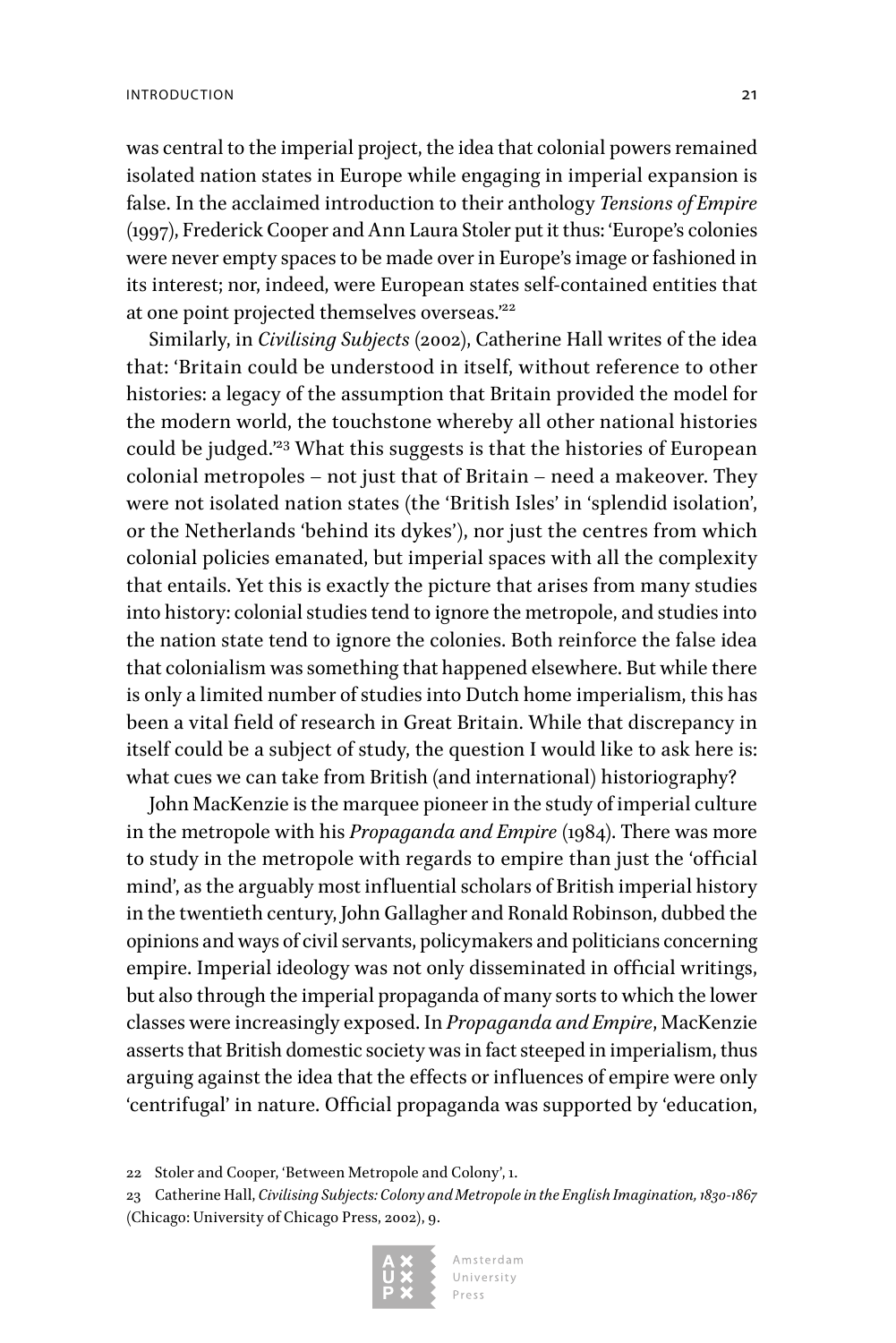juvenile literature, theatre and youth organizations'. The Queen, for example, was positioned as an 'imperial matriarch', and, together with this, official militarism became more respected and disseminated in public life, thereby paving the way for the concord of patriotism and imperialism.24 Interestingly, MacKenzie identifies developments and differences over time – in short: from state-led jingoist propaganda before World War I, to a more broad, cultural effort to romanticize empire, for instance through advertisements, and to portray it as a site of adventure – but while the emphasis of the imperial ideology behind it changed over the years, its very presence was constant.<sup>25</sup>

MacKenzie's work highlights a few challenges in studying popular imperial culture, and is thus relevant here, too, beyond his case study of Great Britain. First of all, his work and the debates revolving around it suggest that there is a fundamental problem of methodology. *Propaganda and Empire* was more about the dissemination of propaganda in society, and not directly about its reception, let alone about how imperial ideology was made 'from below'.<sup>26</sup> That is a way to circumvent the problem that the dissemination of certain points of view are easier to reconstruct than their cultural reception at large, even though, ultimately, it is the latter that he is after, as he writes that 'it is necessary to analyse the supply of materials relating to empire as well as its potential consumption'.27 One could describe MacKenzie's argumentation as collecting an enormous amount of circumstantial evidence, as imperial themes popped up everywhere in popular culture, from theatre plays to the careers that ordinary people could envisage for themselves. 'It would seem unlikely', MacKenzie writes in his later work, 'that such major movements of people had no effects upon the home populations'.28 This is the case MacKenzie makes: with so many references to empire in popular culture, it is simply unfathomable that the empire was not a regular part of everyday life. The circumstantial evidence is too abundant to ignore.

26 MacKenzie, *Propaganda and Empire*, 254.

27 John M. MacKenzie, ed., *European Empires and the People: Popular Responses to Imperialism in France, Britain, the Netherlands, Belgium, Germany and Italy* (Manchester: Manchester University Press, 2011), 58.

28 John M. MacKenzie, 'Passion or Indifference? Popular Imperialism in Britain: Continuities and Discontinuities over Two Centuries', in *European Empires and the People: Popular Responses to Imperialism in France, Britain, the Netherlands, Belgium, Germany and Italy*, ed. John M. MacKenzie (Manchester: Manchester University Press, 2011), 62.



<sup>24</sup> John M. MacKenzie, *Propaganda and Empire: The Manipulation of British Public Opinion, 1880-1960* (Manchester: Manchester University Press, 1984), 2-9.

<sup>25</sup> MacKenzie, 16, 255-257; Cf. John Darwin, 'Decolonization and the End of Empire', in *The Oxford Handbook of the British Empire, Vol. V: Historiography*, ed. Robin W. Winks (Oxford: Oxford University Press, 1999), 541-557.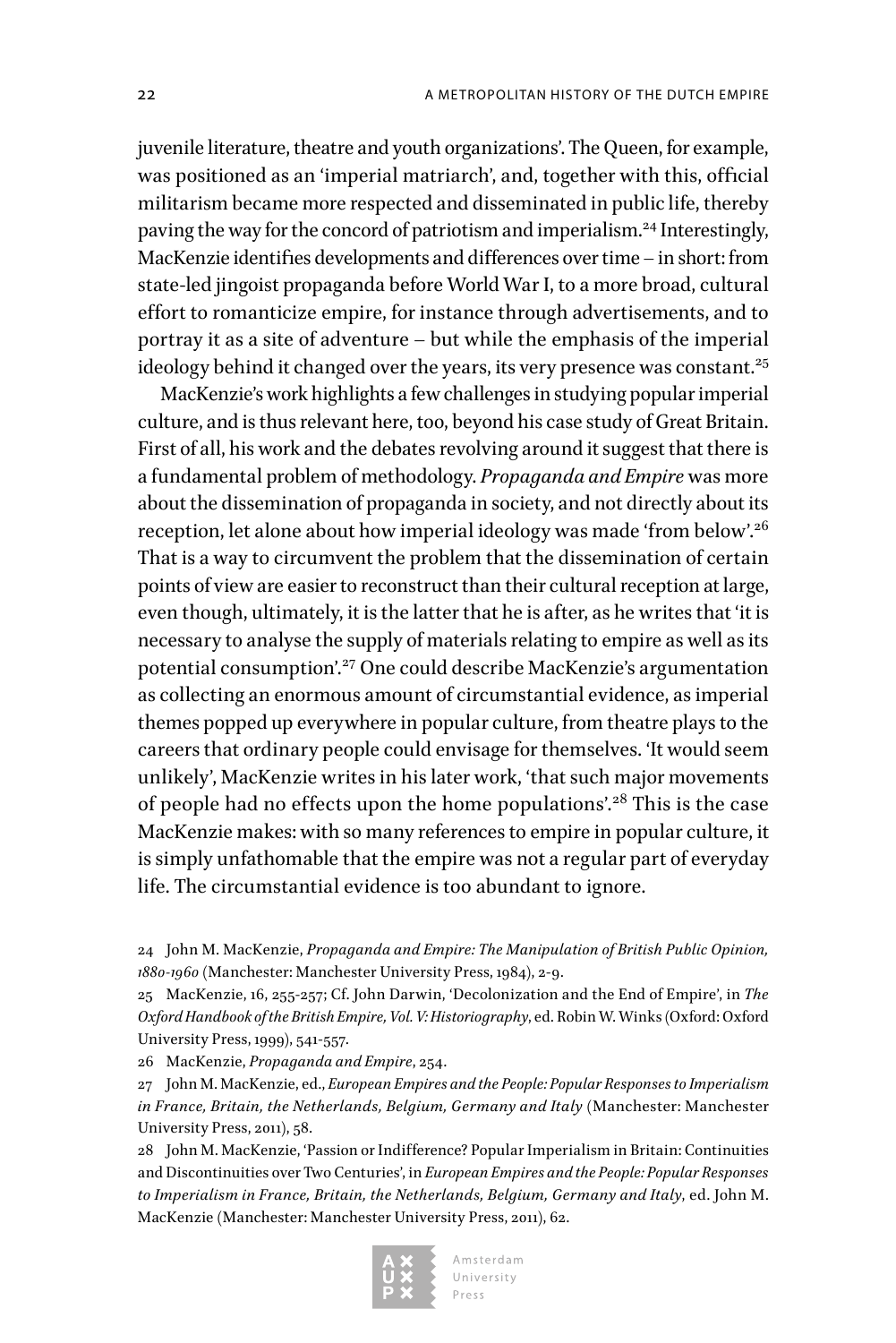It is on this point exactly that MacKenzie drew criticism. His most notable criticaster was perhaps Bernard Porter, who, in his *The Absent-Minded Imperialists* (2004), pointed out the following flaw in MacKenzie's logic:

The MacKenzie school tended to assume that [the propaganda] must have been overwhelming because there was so much of it; an alternative reading, however, might be that it could not have been all that persuasive, if the propagandists felt they needed to propagandize so hard.<sup>29</sup>

The MacKenzie-Porter dispute essentially revolves around one more fundamental premise on which MacKenzie's argumentation rests, namely his claim that popular consent for empire was a prerequisite for 'the development, existence and promotion of imperial rule'. In contrast, Porter claims this could very well have been the case, and that MacKenzie was 'blowing up' the imperial details in 'the photograph' of domestic imperial culture.<sup>30</sup>

The ensuing debate between Porter and MacKenzie resembled much of the semantic and interpretative game Porter accused his opponents of. Take for instance their exchange on the works of Charles Dickens. In Dickens's plots the empire is occasionally present, but it is seldom central to the plot. MacKenzie argues that the background presence of empire as 'the place where fortune is made' is extremely important: that emigration (and thereby the empire) can function so easily as a 'regenerative, morally improving experience' proves that empire was an 'everyday phenomenon'. In his work, MacKenzie concludes, Dickens expresses and confirms widely acknowledged imperial values.31 Porter sees the same imperial references as 'marginal', they should be seen as 'wings behind which the actors can appear and disappear' and are therefore a tool, nothing more.32 Porter applies the same kind of reasoning to other sources, too. When he tries to assess the 'amount of imperialism' in British middle-class schools, for instance, it comes down to counting the number of pages in schoolbooks where the empire was mentioned. The resulting low number is meant to support Porter's argument, but he also turns to a more qualitative reading of schoolbooks, which leads him to conclude that the empire was approached

30 Porter, 8-13.

<sup>32</sup> Bernard Porter, 'Popular Imperialism: Broadening the Context', *The Journal of Imperial and Commonwealth History* 39, no. 5 (2011): 833-845.



<sup>29</sup> Bernard Porter, *The Absent-Minded Imperialists: Empire, Society, and Culture in Britain* (Oxford: Oxford University Press, 2004), 6.

<sup>31</sup> John M. MacKenzie, '"Comfort" and Conviction: A Response to Bernard Porter', *The Journal of Imperial and Commonwealth History* 36, no. 4 (2008): 659-668.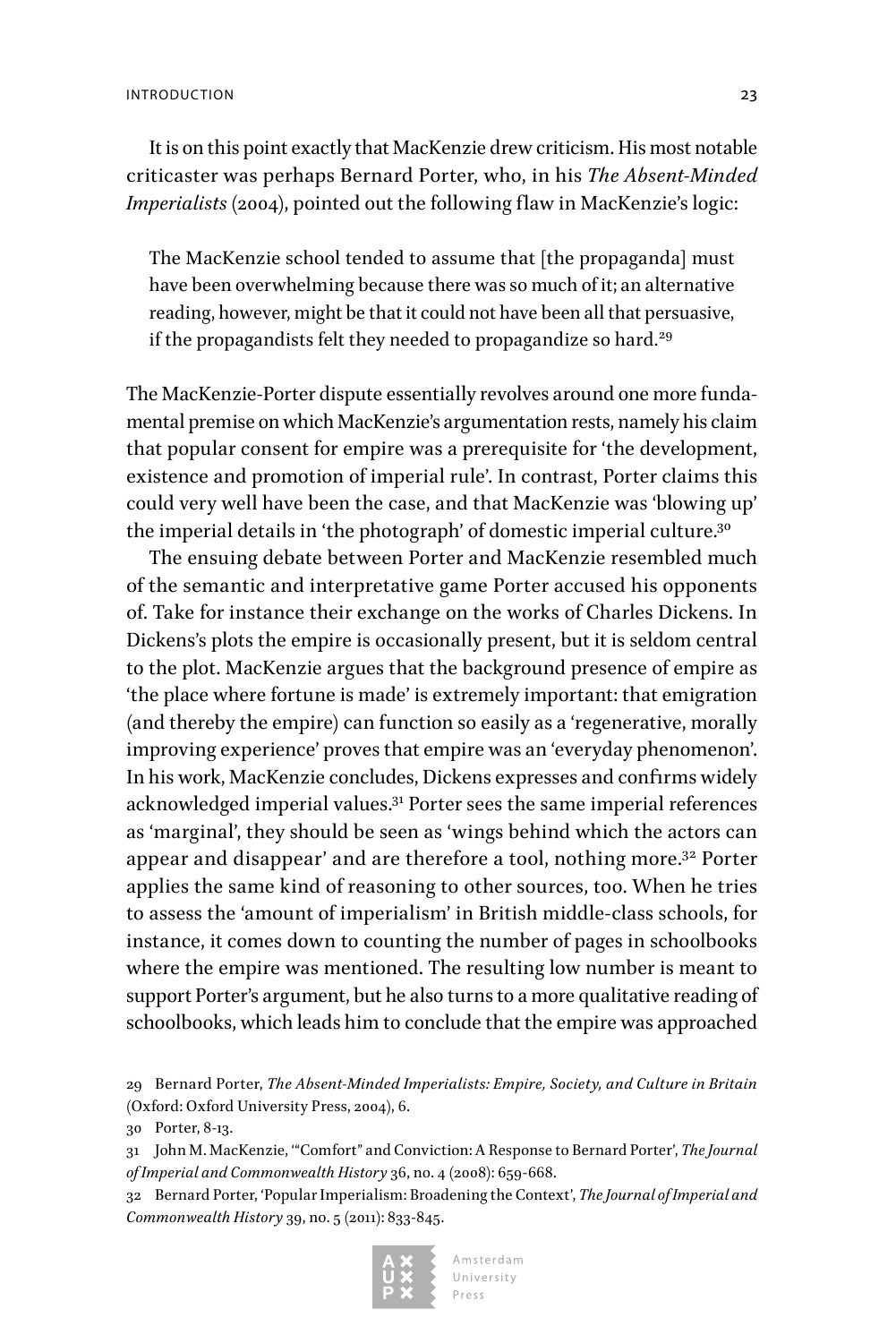rather critically from liberal perspectives, and was seldom mentioned in connection with patriotic pride. Maps are interpreted by Porter in the same way as textbooks: the famous 'red-bespattered' maps – maps of the world almost entirely coloured to indicate the vast (nominal) territory of the British Empire – may have appeared as early as in the 1840s, he claims, but they were too expensive to hang on the walls of ordinary classrooms. This is the gist of most of Porter's interpretations of empirical evidence, be they books, maps or otherwise: there were few traces of 'empire' in them, and if there were, they were not read extensively or disseminated widely.<sup>33</sup>

### **Conquering the Metropolitan Mind**

The problem with Bernard Porter's critique on MacKenzie – and more generally, on the endeavour to study the ways in which empire affected the metropole – is that it has a limited understanding of what such influence would entail.34 Porter's approach is that of an accountant who assumes tangible traces of empire, while MacKenzie relies on a more postcolonial understanding of empire. There is of course some irony in portraying Mac-Kenzie as a postcolonial scholar, as he offered a scathing critique on the scholar to whom much postcolonial work can be traced, namely Edward Said, that seemed to miss the point. MacKenzie, in *Orientalism: History, Theory and the Arts* (1995), argues that Said does not fully follow up to his statement that the East 'has helped to define Europe'.<sup>35</sup> MacKenzie seems to miss oriental arts in their own right in Said's *Orientalism*, and even though it is of course true that it can be a source of counter-Western discourse, as a critique of a book about Western conceptions it misses its target. More importantly, perhaps, is what shines through in MacKenzie's argument, namely an 'affection for an artistic heritage that he feels has been unfairly accused of complicity in imperialism', in the words of Dane Kennedy, combined with an unwillingness to assess the arts as part of the wider ideological configuration they were part of.<sup>36</sup>

<sup>36</sup> Dane Kennedy, 'Orientalism: History, Theory, and the Arts by John M. MacKenzie', *The International History Review* 18, no. 4 (1996): 912-914.



<sup>33</sup> Porter, *The Absent-Minded Imperialists*, 64-82.

<sup>34</sup> Dane Kennedy, *The Imperial History Wars: Debating the British Empire* (London: Bloomsbury, 2018), 45-46.

<sup>35</sup> John M. MacKenzie, *Orientalism: History, Theory and the Arts* (Manchester: Manchester University Press, 1995), 10; Edward W. Said, *Orientalism: Western Conceptions of the Orient* (London: Routledge and Kegan Paul, 1978), 1.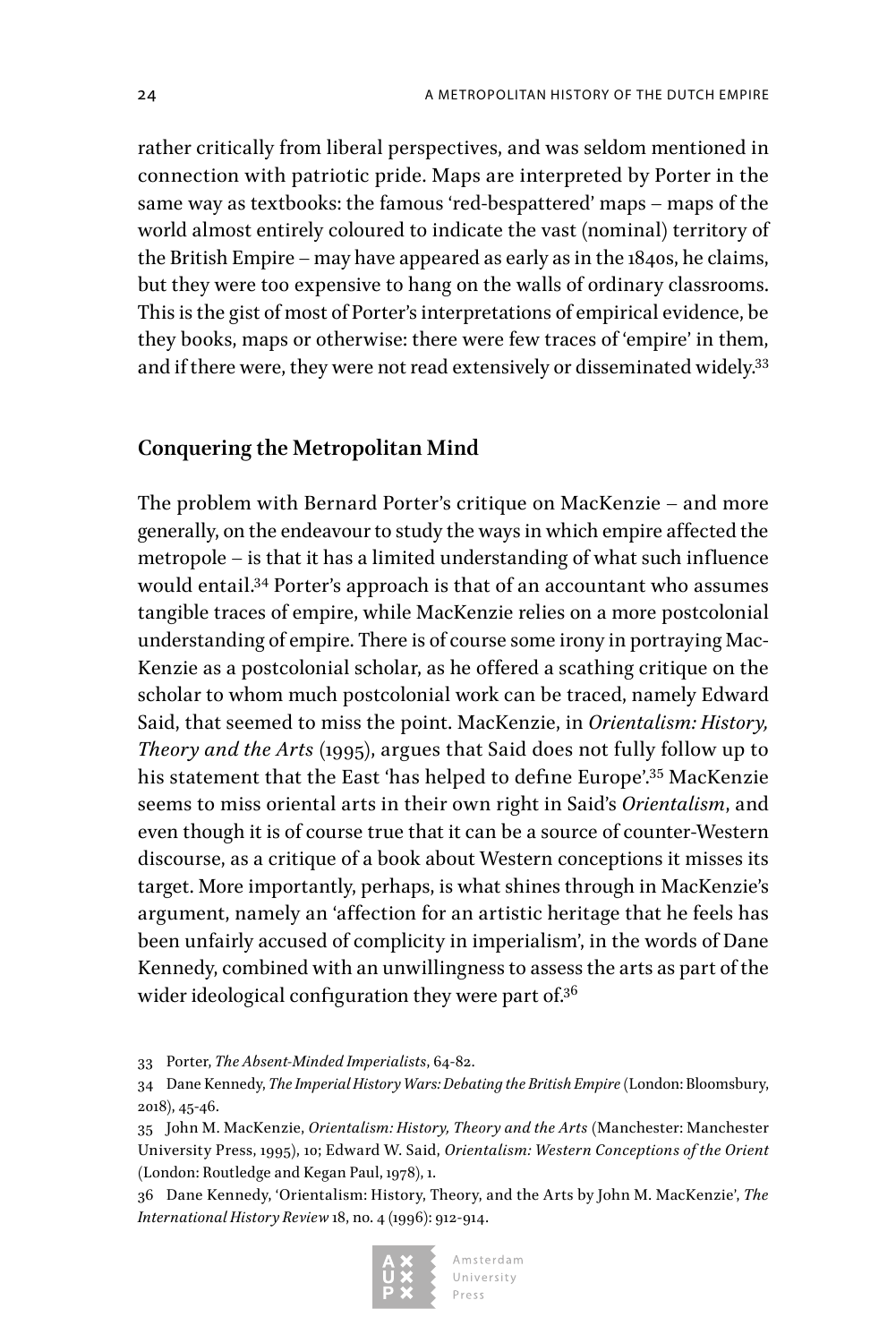While MacKenzie's represents a strand of historiography that, ultimately, appears unwilling to fully draw from postcolonial approaches for our understanding of colonial history, he does offer an interesting starting point, and perhaps his views evolved over the years. In *European Empires and the People*  (2011) he makes the following two references, leading up to a useful definition of 'popular imperialism'. The first reference is to the idea of 'colonization of consciousness', originally coined by Jean and John Comaroff, who used it in an African and missionary context, arguing that colonialism was more than trade at gunpoint or rule by coercion. It was predominantly a mental force, they stress, which planted the idea that imperialism amounted to the natural order of things in the minds of colonizer and colonized alike. In the work of the Comaroffs this pertains primarily to the situation in the colonies, but according to MacKenzie the same mental force was operative in metropolitan societies. There was, in other words, also a 'metropolitan mind' to conquer. The second reference MacKenzie makes is to D.A. Low and his concept of 'internalized imperialism', which Low defines as the 'ingrained assurance of the inherent right to rule others'.37

These two references represent the binary of sender (propaganda) and receiver (public reception). The two definitions from the Comaroffs and from Low are subtly different and represent the two sides of this binary: the former (colonization of consciousness) invokes an image of top-down dissemination of imperial ideology, while the latter (internalized imperialism) refers to a state wherein the idea of empire is already successfully planted or internalized, suggesting a bottom-up version of imperial culture where all those who have internalized the idea of empire become agents of that empire in their own right. A related problem is that propaganda sources are more readily available to the historian, and in that way often result in neglect for the question of reception. As I will use the outlooks of the Comaroffs and Low here in combination, they make for a definition of *popular imperialism* that puts emphasis on the interaction between macro and micro levels of analysis. Imperial culture in the Dutch metropolitan society at the turn of the twentieth century, seen that way, is constituted by various, and sometimes conflicting, parts of society.

Most scholarly attention today goes to the cultural residue of empire in the present. The legacy of colonialism haunts present-day societies, as Gloria

<sup>37</sup> MacKenzie, *European Empires and the People*, 1-18; Jean Comaroff and John L. Comaroff, *Of Revelation and Revolution* (Chicago: University of Chicago Press, 1991); D.A. Low, *Fabrication of Empire: The British and the Uganda Kingdoms, 1890-1902* (Cambridge; New York: Cambridge University Press, 2009).

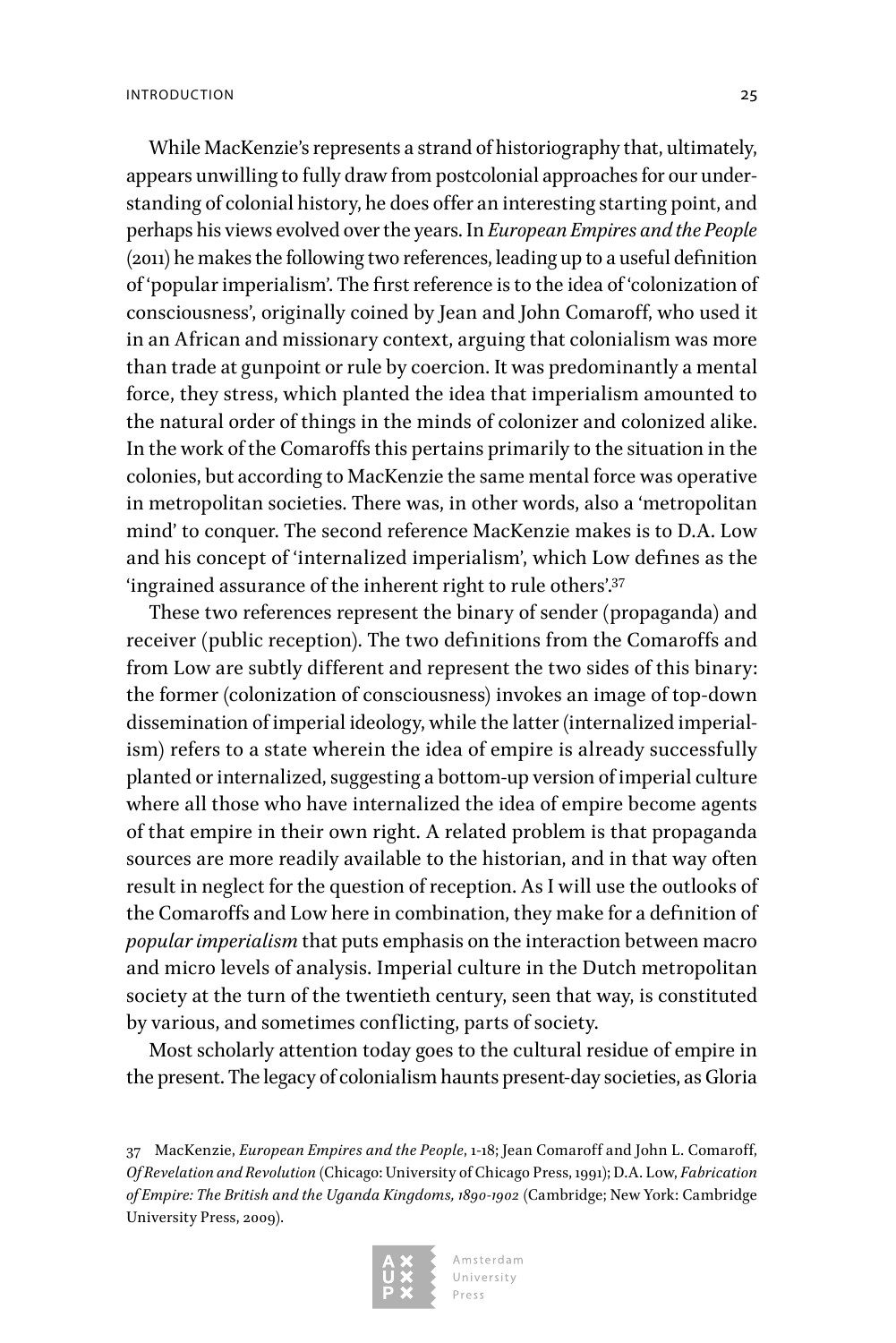Wekker argues in *White Innocence* (2016). An important premise of Wekker – drawing on Said – is that colonial attitudes have formed a cultural archive over 400 years of colonization. 'I am oriented', she writes, 'toward the construction of the white self as superior and full of entitlement. I offer my reading of the consequences of slavery in the western part of the empire, Suriname and the Antilles, on white Dutch self-representation.' Her portrayal and exploration of this 'unacknowledged reservoir of [imperial] knowledge' mostly focuses on public Dutch culture of the last two decades. The phenomena she describes are similar elsewhere in Europe, according to historian Elizabeth Buettner, who writes that the 'decolonization of the mind' is still far from complete across in most former imperial nations.<sup>38</sup> Historicizing the formation of the cultural archive that Wekker writes about is one of the challenges currently facing historians of (Dutch) imperialism. Indeed, domestic decolonization may be an incomplete process, but what about the domestic colonization that must have preceded it? How was this cultural archive shaped throughout centuries?39

A number of authors have noted that Dutch imperial culture was remarkably different from British imperial culture. In a survey of the work on imperialism and popular culture in the Netherlands, historian Vincent Kuitenbrouwer characterizes Dutch imperial propaganda as 'the songs of an imperial underdog':

[N]ot much is known about how the public debate was structured during the colonial period. Certain topics, such as imperial imagery in cinema and advertisement, have received particularly little attention and research is needed to get an overview of the available sources. But there might also be a deeper issue at hand, which says something about the meaning of Dutch imperialism. Compared with the British Empire its so-called 'cultural economy' was rather small.<sup>40</sup>

We know little of the way the public at large engaged with the empire, and this is not only due to a lack of research, but also due to the stealthy ways the Dutch Empire was 'promoted', which lacked the overly self-conscious style of British jingoism.<sup>41</sup>

38 Gloria Wekker, *White Innocence: Paradoxes of Colonialism and Race* (Durham, NC: Duke University Press, 2016), 1-29; Elizabeth Buettner, *Europe after Empire: Decolonization, Society, and Culture* (Cambridge: Cambridge University Press, 2016), 1-20.

40 Kuitenbrouwer, 'Songs of an Imperial Underdog', 94.

41 Kuitenbrouwer, 94.



<sup>39</sup> Remco Raben, 'Schuld en onschuld in postkoloniaal Nederland', *De Nederlandse Boekengids* 1, no. 5 (2016).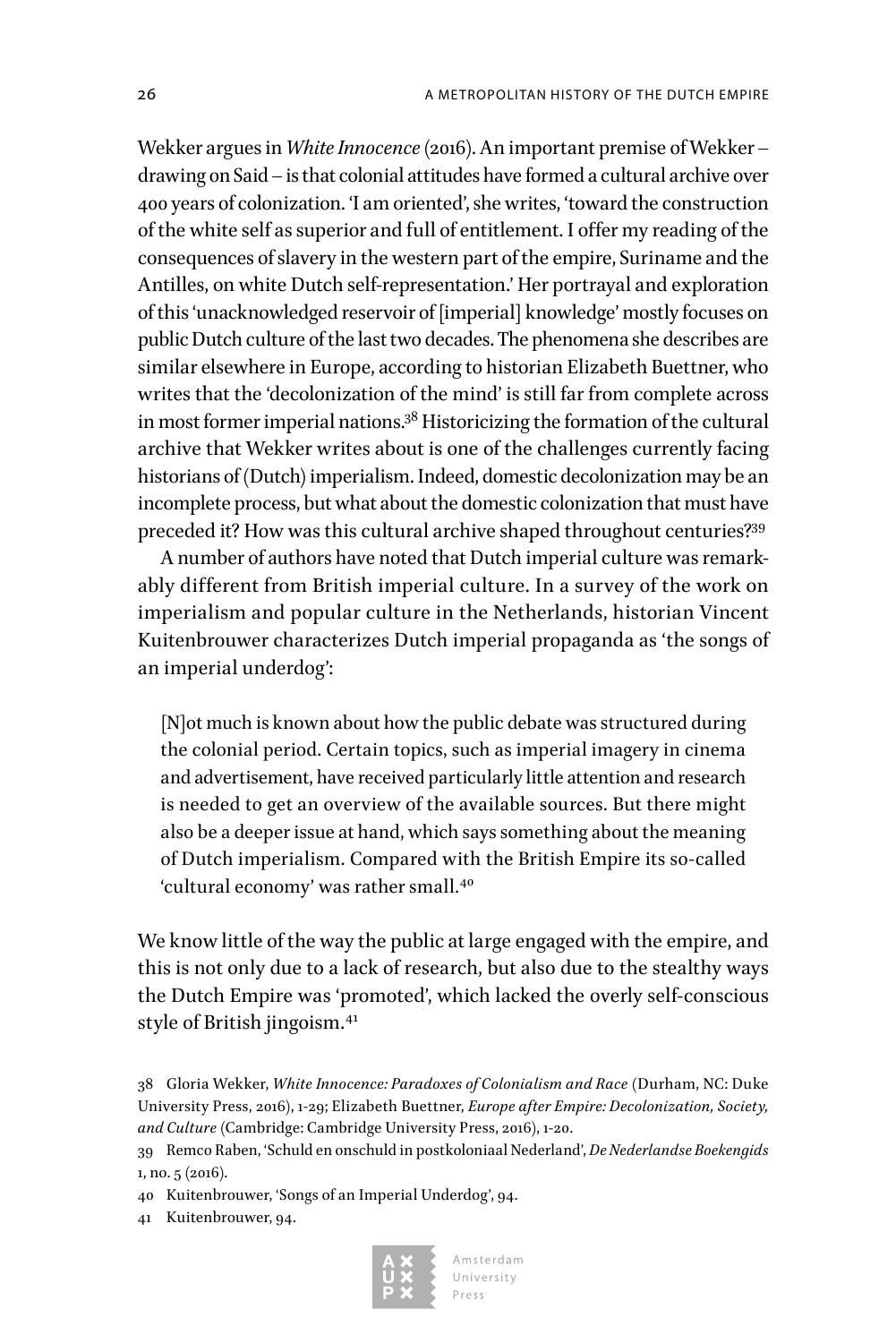But how, then, did these songs of an imperial underdog sound? The main point on which Kuitenbrouwer sees consensus among historians is in the role imperialism played in nation-building. Maarten Kuitenbrouwer for instance pointed out that the conquests of peripheral territories in the Indies was a form of 'nationalist expansion' in a double sense: it was a geographical expansion of the Dutch colonial enterprise, and at the same time it was an expansion of a truly national political space, as the empire was one of the scarce terrains where the different socio-religious groups and their political representatives had few disagreements. This expansionist nationalism was thus complementary, or even supportive, to the domestic situation, as it did not challenge the ongoing struggle between emerging societal pillars (*verzuiling*).42 Thus seen, imperialism was one of the binding factors or sets of values in a nation divided into groups struggling for dominance, just like the civic virtue of *burgerlijkheid* was another of those factors, as historian Henk te Velde has argued.<sup>43</sup>

Another point of consensus is that the metropolitan imagination was disjointed from 'colonialism on the ground'. Such 'skewed imaginaries', writes Remco Raben, 'are an essential feature of Western imperialism over the last centuries'.44 That the perception of the colonies in the metropole has always been coloured more by imperial ideology than by actual colonial experience is best observed in the genre of the colonial exposition. These expositions 'mainly reflected prevailing views of Dutch identity and the Netherlands' place in the world and told viewers little about colonial relations', as Marieke Bloembergen puts it in *De Koloniale Vertoning* (2002), her book on Dutch contributions to colonial expositions around the turn of the twentieth century.45 According to Bloembergen, the expositions served to 'present a justification of Dutch colonialism and its expansionist policies', and she identifies three possible fields that were imaginable for the makers to depict: Dutch economic interests; civilization and development; and military triumphalism. Of these three, only

44 Raben, 'Epilogue. Colonial Distances', 205.

45 Marieke Bloembergen, *Colonial Spectacles: The Netherlands and the Dutch East Indies at the World Exhibitions, 1880-1931* (Singapore: Singapore University Press, 2006), 331; for the original published version of her thesis in Dutch, see: Marieke Bloembergen, *De koloniale vertoning: Nederland en Indië op de wereldtentoonstellingen (1880-1931)* (Amsterdam: Wereldbibliotheek, 2002).



<sup>42</sup> M. Maarten Kuitenbrouwer, *The Netherlands and the Rise of Modern Imperialism: Colonies and Foreign Policy, 1870-1902* (New York: Berg, 1991), 27, 348-349.

<sup>43</sup> Henk te Velde, 'How High Did the Dutch Fly? Remarks on Stereotypes of Burger Mentality', in *Images of the Nation: Different Meanings of Dutchness 1870-1940*, ed. Annemieke Galema, Barbara Henkes, and Henk te Velde (Amsterdam; Atlanta: Rodopi, 1993), 72-73.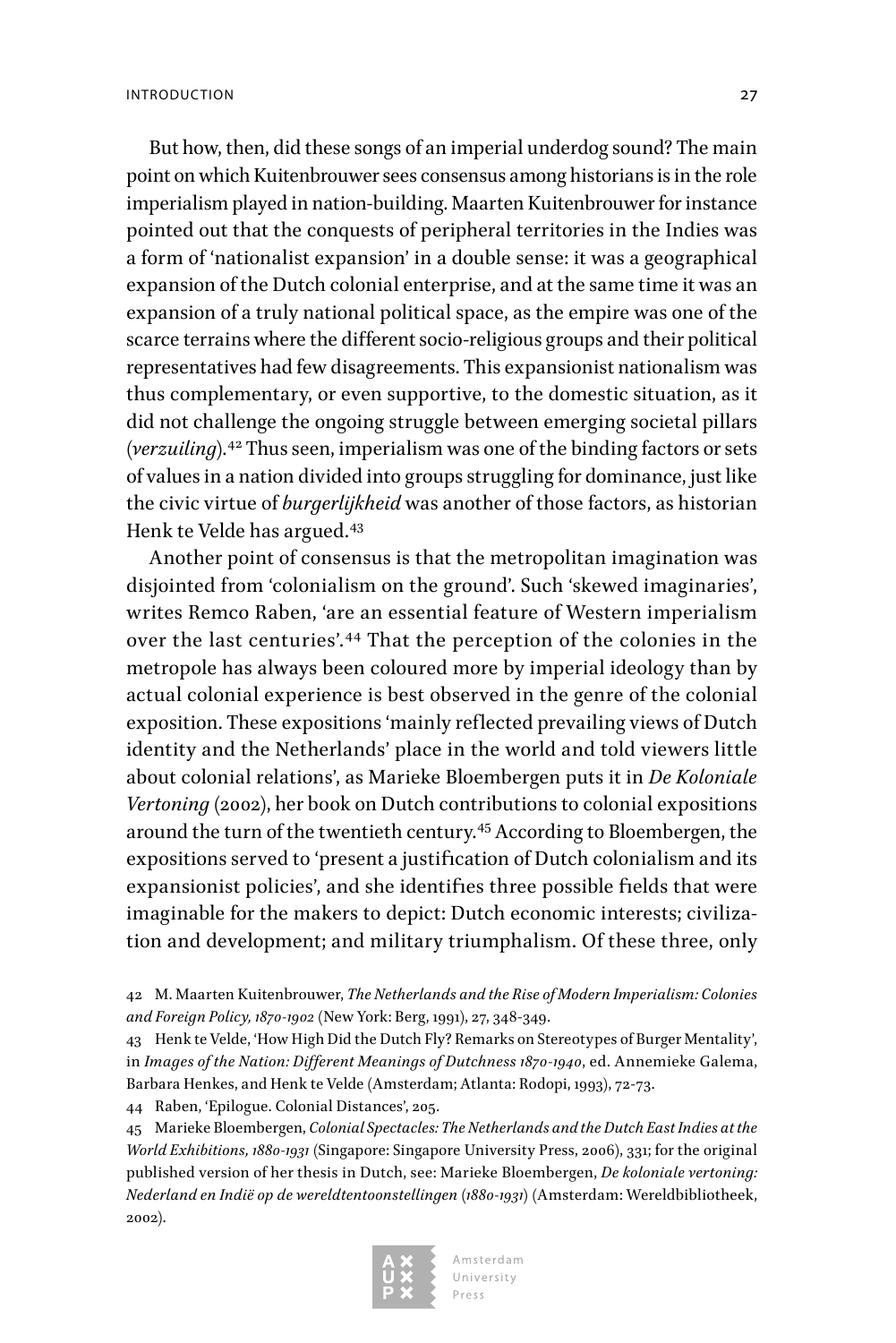economic interests were always present in exhibitions throughout all the years of modern imperialism. Echoing Bossenbroek's findings on this point, she notes that military justifications of colonization were present in 1880 but they withered later, while the civilizing narrative only took the full spotlight in 1910, in the heydays of 'ethical' thinking.<sup>46</sup> She also points to the differences in representation before national and international audiences, remarking that military triumphalism was notably absent in international contexts, probably because the Netherlands did not want to provoke rival imperial powers, while the military narrative was seen as less problematic for a strictly national audience. To explain why the Dutch contributions to international expositions did not amount simply to 'complacent imperialism' she refers to the divided state of the political elite on the issue – there was no clear line in colonial politics, and hence no clear message to convey.

Bloembergen thus also raises the problem of *reception*, similar to the one we saw in the MacKenzie-Porter controversy. If the expositions were top-down orchestrated affairs, yet lacked a clear message about what Dutch imperialism entailed, then what lasting impression did they make on the public, if any? According to Bloembergen:

The reception history of the colonial spectacles presents an ambivalent picture. Some visitors came away more convinced than ever of the greater progress and superiority of their own (Dutch) culture, some were imbued with respect for the otherness of the indigenous culture of the Dutch East Indies, and there were numerous responses in between.<sup>47</sup>

In other words, the different kinds of reception by the public simply reflected a range of elite opinions on the colonies, from bolstering the belief in white superiority to putting that same belief in question. We can see the latter case in the public admiration for native art, as an example of which Bloembergen cites 'the woodcarvings of indigenous dwellings and the Sumatran fabrics woven with gold thread'. The widespread appreciation for batik fabrics is another example.48 These examples show that questioning Western civilization in this context did not necessarily mean that the other civilization was appreciated fully. It still took the

<sup>48</sup> Legêne, *Spiegelreflex*, 119-120. See also the sections in Chapter 1 of this study on the arts and crafts shop Boeatan.



<sup>46</sup> Bloembergen, *Colonial Spectacles*, 321.

<sup>47</sup> Bloembergen, 327-328.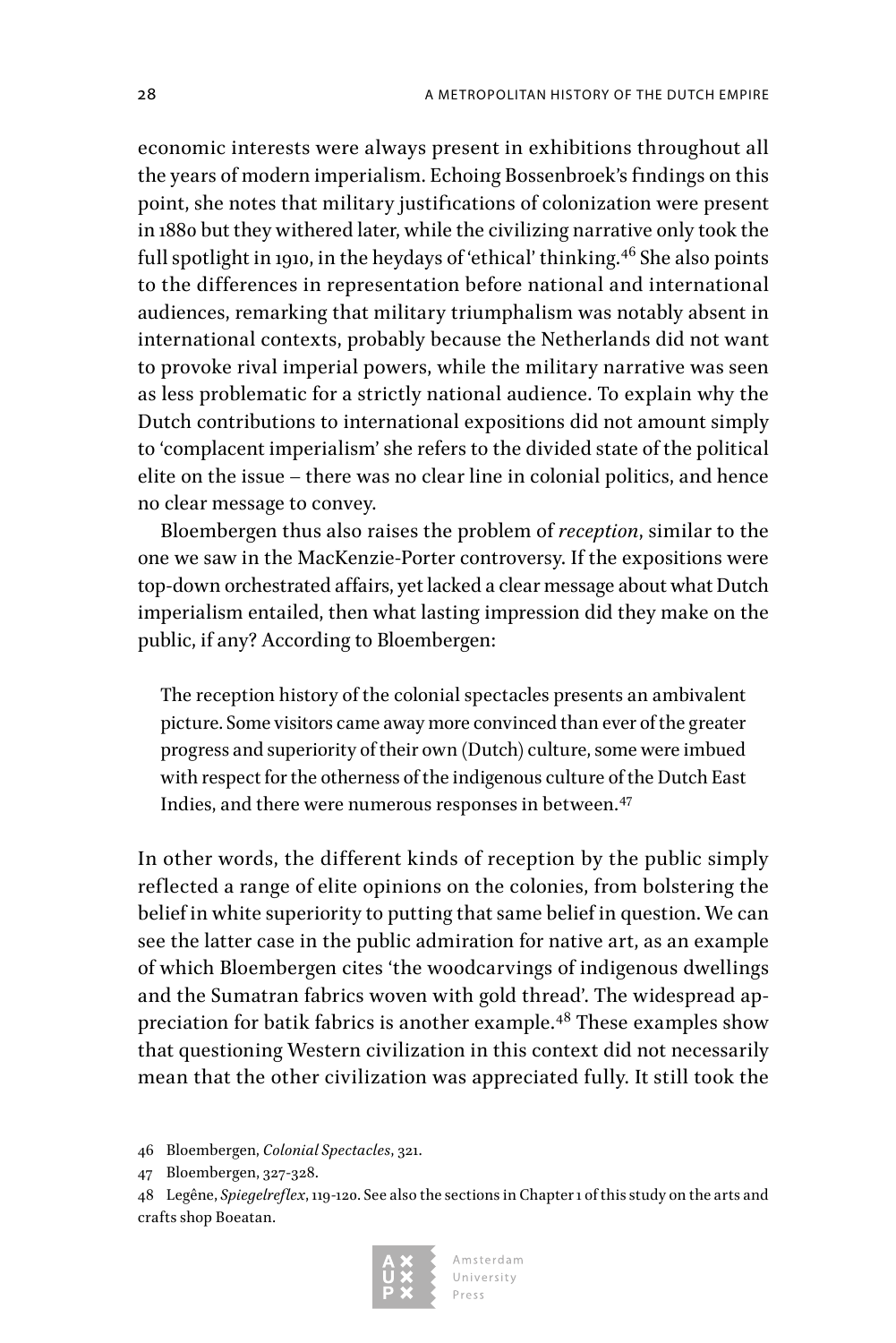form of what Matthew Cohen calls the 'detached appropriation of exotica', and which fits Stuart Hall's more general notion of 'the spectacle of the other'.49 Visitors romanticized the 'simple life' of 'people not yet alienated from their natural surroundings'.<sup>50</sup>

Ordinary exposition visitors did not write about their experiences at expositions, nor, if we leave that particular genre behind, did they write lengthy essays about their appreciation of Dutch imperialism. Other authors than Bloembergen, like Bossenbroek, have tried to circumvent this problem by focusing on upper-middle-class people, to representatives of a *burgelijke* culture.51 Bloembergen meanwhile runs into the same problem that Alexander Geppert noted in his study of various colonial expositions in Europe, namely that the public is, not surprisingly, not very articulate in expressing its experiences at said expositions and was in for entertainment rather than education. Postcards sent from expositions – a popular activity, which can be considered as one of the 'compulsory' rites of the expositions as a tourist attraction – contained little more information than a brief description of the weather and the equally brief statement that the signatories were having a good time. The only way around it is to change the question to be answered – the postcards, for example, might not give a detailed description of the impression the exposition left on a visitor, but it does suggest that the colonial expositions were tourist attractions, and that a visit was an opportunity to 'gaze at live inhabitants of these territories in a quasi-authentic reproduction of their normal surroundings' for entertainment, as Bloembergen writes.<sup>52</sup> Such postcolonial readings of the function of, in this case, colonial expositions are necessary to fully appreciate the place of empire in the metropole.

A similar idea is at the core of Susan Legêne's *Spiegelreflex: culturele sporen van de koloniale ervaring* (2010), in which she set out to study 'Dutch cultural history as a colonial history', which has its effect on 'expressions of art and cultural patterns, but also, in a more general sense, on dominant views'.53 More broadly, works like that of Legêne, Raben, Bijl, or Lizzy van Leeuwen engage, in the words of latter, in

- 51 Bossenbroek, *Holland op zijn breedst*, 18-19.
- 52 Bloembergen, *Colonial Spectacles*, 113.
- 53 Legêne, *Spiegelreflex*, 8.



<sup>49</sup> Matthew Isaac Cohen, *Performing Otherness: Java and Bali on International Stages, 1905-1952* (London: Palgrave Macmillan, 2010), 4; Stuart Hall, *Representation: Cultural Representations and Signifying Practices*, Culture, Media, and Identities, bk. 2 (London: Sage, 1997), 223-279.

<sup>50</sup> Bloembergen, *Colonial Spectacles*, 328.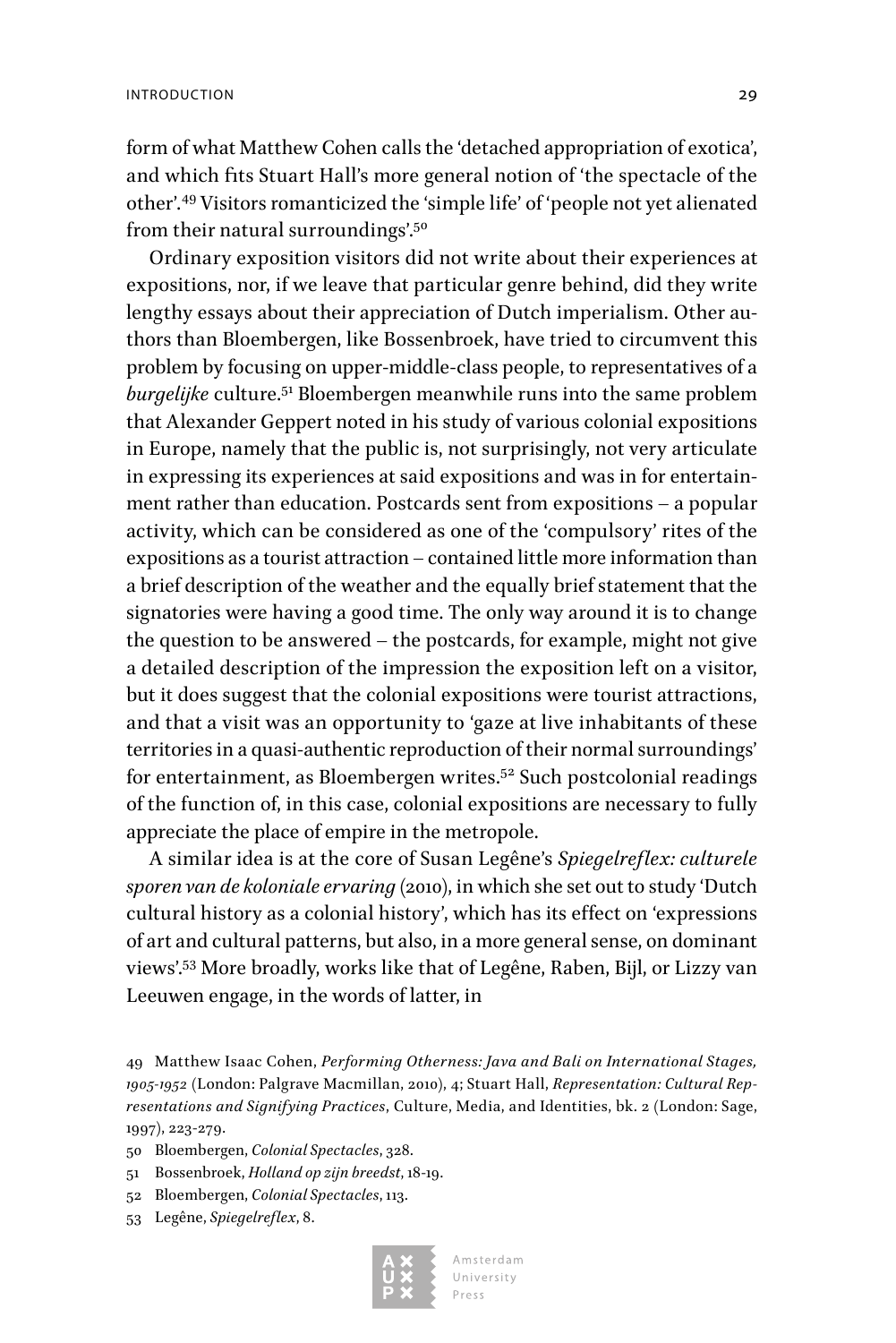a critical and systematic effort to acknowledge the political, historical and cultural consequences of Dutch colonialism for power relations in today's society and for the international relations with Indonesia, Suriname and the Antilles, and with other former imperial powers.54

It is with that tradition in mind that *A Metropolitan History of the Dutch Empire* is written.

The metropolitan scene of the Dutch imperial world would logically include voices, themes and tropes from the entire empire, but a number of authors has noted that the balance is usually skewed in favour of 'the East' over 'the West'. The roots of this discrepancy are most likely to be found in imperial ideology itself, which used to cherish the East ('Our Indies') while seeing Suriname and the Antilles as mere unsuccessful plantation colonies. Yet, there often is a matter-of-factness about the discrepancy between East and West that does not seem to reach the depth of it. 'The West Indies were a demographically and geopolitically insignificant part of the Dutch empire,' writes Elizabeth Buettner, 'that lacked compensating economic and geopolitical advantages.'55 Given the fact that colonialism was as much a question of ideology, and not just a narrow matter of (successful) economic exploitation, this leaves the question at least partly unanswered. 'Usually', notes Gloria Wekker, scholars do this 'without giving much attention to the active disappearance of the West', even though there are good reasons to combine Eastern and Western viewpoints in histories of empire, as she herself demonstrates when she traces the racialized discourse of sexuality in the 1910s and 20s. As she shows, different racial grammars (the 'erasure of race' in Indo-Dutch circles and 'stereotypes of black female sexuality' circulating in society at large) explained the willingness and unwillingness of various actors to engage with racialized tropes.56 This book does not limit itself to the eastern half of the Dutch Empire, but as a result of the availability of source material and the uneven composition of Dutch imperial culture in this regard, it still is tilted to the East. While this is admittedly a weak spot of this book, it is also safe to say that the discrepancy between representations of East and West – in Dutch imperial culture and Dutch colonial historiography alike – is a subject deserving a book-length study in its own right.

<sup>56</sup> Wekker, *White Innocence*, 26, 81-107.



<sup>54</sup> Lizzy van Leeuwen, *Ons Indisch erfgoed: zestig jaar strijd om cultuur en identiteit* (Amsterdam: Bert Bakker, 2008), 12.

<sup>55</sup> Buettner, *Europe after Empire*, 100.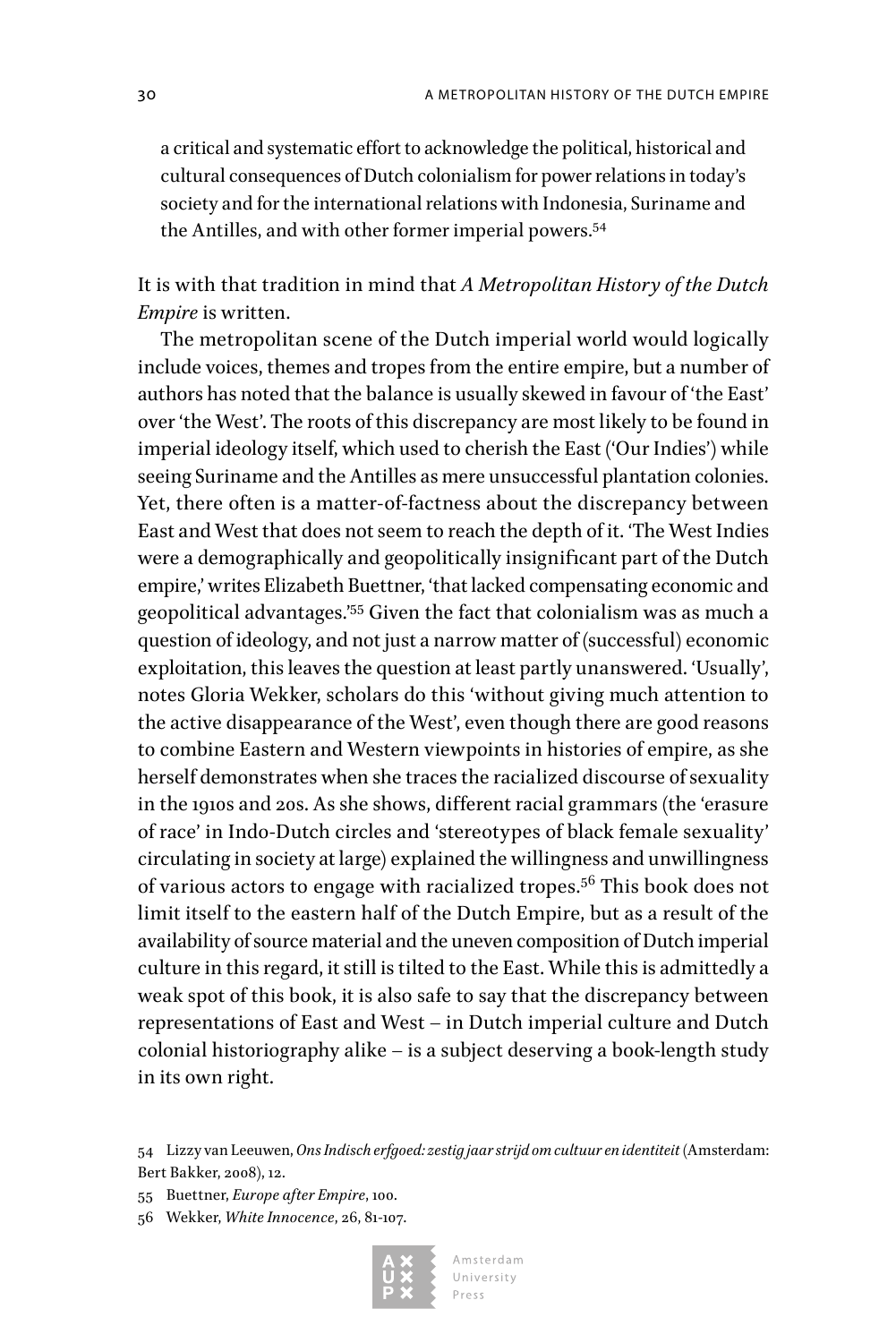#### **The Politics of History**

The public debate on the colonial past in the Netherlands elicits passionate reactions. In 2012, Ulbe Bosma could still ask, 'Why is there no postcolonial debate in the Netherlands?', but almost ten years later, the question should be why the debate is everywhere.57 The reasons for this shift are to be found, for a considerable part, not in scholarly activities but in activism that challenges racist practices today. Most notably this includes the protests against Zwarte Piet, the current wave of which only started in 2011 with a protest by Quinsy Gario and Jerry Afriyie. But scholarly publications also contributed to a renewed sense of urgency to questions about the afterlives of empire, like Gloria Wekker's *White Innocence: Paradoxes of Colonialism and Race*  (2016) or the volume *Dutch Racism* (2014), edited by Philomena Essed and Isabel Hoving.58 In discussing the reception of the Dutch translation of *White Innocence*, Gloria Wekker notes the recurrent combination of 'distance, rejection, defensiveness and aggression' in the responses to her work.59 In an essay discussing her work, Remco Raben remarked dryly that 'those who hoped colonial history would be on the wane, will be disappointed', as the public attention for histories of Dutch colonialism seems on the rise, rather than the opposite, and one main characteristic of these works is that they emphasize the political relevance today of these histories.<sup>60</sup> Of course this newfound political dimension of colonial history writing only feels new in the shadow of a colonial historiography marked by attempts to apoliticize these histories. Critiques of such apoliticizing tendencies are not new, but have a come a long way. The idiom of 'trauma' to describe the silence regarding the colonial past in the Netherlands during the aftermath of decolonization, for instance, has been explained by Elsbeth Locher-Scholten not as a sign of a psychological inability to speak, but as a way to avoid the thorny questions and self-reflection required after decolonization. $61$ 

57 Ulbe Bosma, 'Why Is There No Post-Colonial Debate in the Netherlands?', in *Post-Colonial Immigrants and Identity Formations in the Netherlands*, ed. Ulbe Bosma (Amsterdam: Amsterdam University Press, 2012), 193-212.

58 Wekker, *White Innocence*; Philomena Essed and Isabel Hoving, eds., *Dutch Racism* (Amsterdam: Rodopi, 2014).

59 Gloria Wekker, *Witte onschuld: Paradoxen van kolonialisme en ras* (Amsterdam: Amsterdam University Press, 2017), 237.

60 Raben, 'Schuld en onschuld'.

61 Elsbeth Locher-Scholten, 'Een bronnenpublicatie als signaal van koloniaal trauma? Ontstaan en ontvangst van de Officiële bescheiden', in *De leeuw en de banteng: bijdragen aan het congres over de Nederlands-Indonesische betrekkingen 1945-1950, gehouden in Den Haag van 27-29 maart 1996*, ed. P.J. Drooglever and M.J.B. Schouten (Den Haag: Instituut voor Nederlandse Geschiedenis,

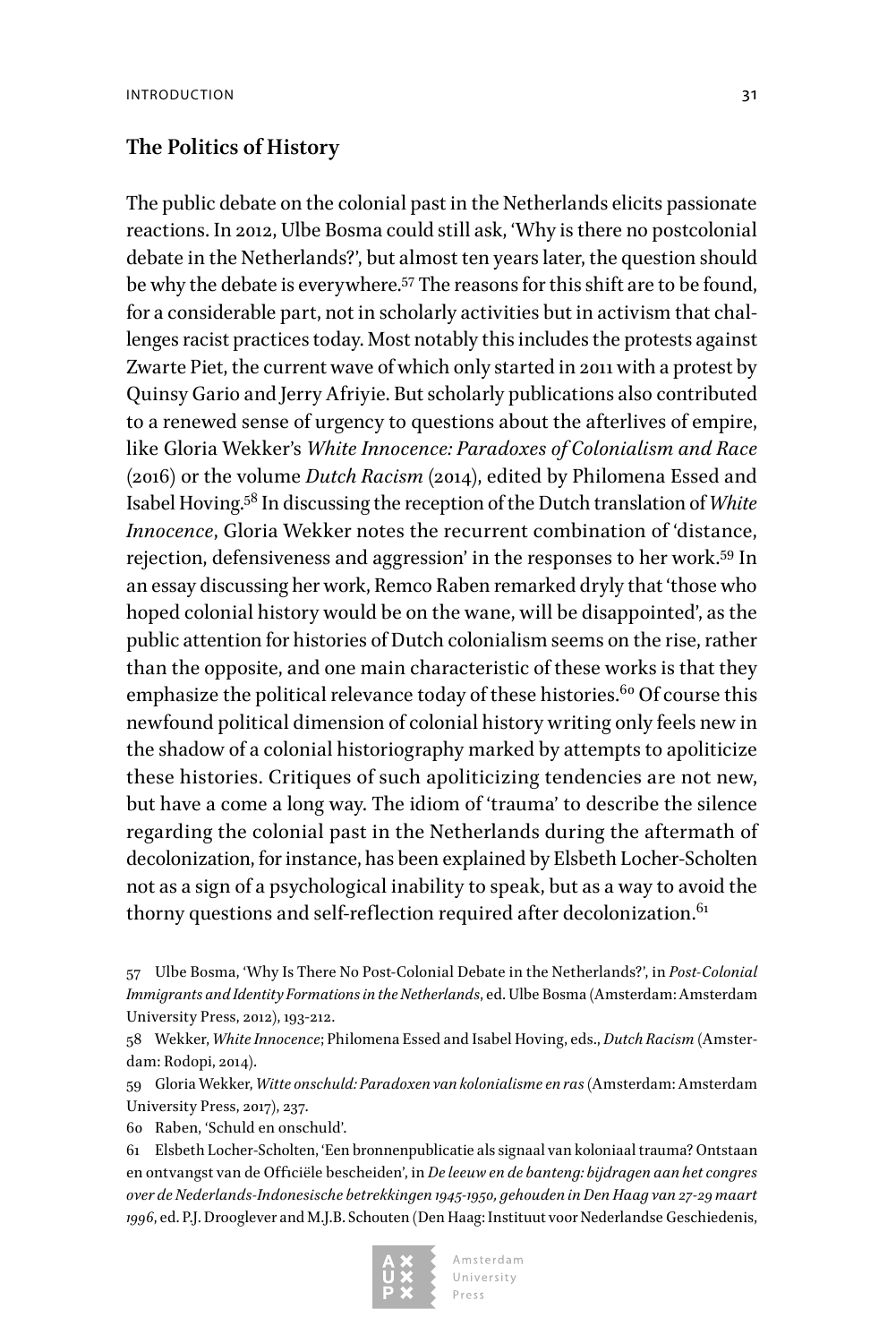Part of the reason why many works of colonial history elicit hostile responses is that ascribing an influential role to colonialism in the past implies a greater afterlife of empire, too. That is a message with clear political stakes, and one that historians on the right do not like to hear, as we can see, for instance, in Piet Emmer's efforts to argue that 'racism, discrimination, teen pregnancies, broken families, infidelity, criminality' and much more have nothing to do with slavery in the past.<sup>62</sup> The links between colonialism, racism and socio-economic status are, to the contrary, well-documented, but acknowledging them has unwelcome implications for some.<sup>63</sup> Questions about the colonial past are not neutral questions. History can serve particular agendas, as is made clear for the British case by Dane Kennedy in the following way:

There are those historians […] who maintain that 'the idea of a powerful and constraining colonial legacy is seriously flawed', especially as an explanation for the challenges that confront many of the peoples of former colonies because it minimizes both pre- and postcolonial factors while exaggerating colonialism's lingering effects. In other words, it's time for them – and us – to get over it. There are other historians who advance the closely related argument that the British Empire was never as powerful and transformative as it is often made out to be; it was an 'improvised and provisional' empire, 'always ramshackle and quite often chaotic'. In other words, it was not that big a deal anyway.<sup>64</sup>

### The Dutch case is complicated even more by the fact that, in contrast to the British, it was a small empire – not in terms of geography, or of atrocities

64 Dane Kennedy, 'The Imperial History Wars', *Journal of British Studies* 54, no. 1 (2015): 22.



<sup>1997), 250-272;</sup> See also my own essay on this subject: Matthijs Kuipers, 'De strijd om het koloniale verleden: trauma, herinnering en de "Imperial History Wars" in Nederland', *Tijdschrift voor Geschiedenis* 131, no. 4 (2018): 657-676.

<sup>62</sup> P.C. Emmer, *Het zwart-witdenken voorbij: Een bijdrage aan de discussie over kolonialisme, slavernij en migratie* (Amsterdam: Nieuw Amsterdam, 2018).

<sup>63</sup> Works that cover the entwined histories of colonialism and racism well are Jane Burbank and Frederick Cooper, *Empires in World History: Power and the Politics of Difference* (Princeton: Princeton University Press, 2011); Ann Laura Stoler, *Carnal Knowledge and Imperial Power: Race and the Intimate in Colonial Rule* (Berkeley: University of California Press, 2002); Ibram X. Kendi, *Stamped from the Beginning: The Definitive History of Racist Ideas in America* (New York: Nation Books, 2016); David Olusoga, *Black and British: A Forgotten History* (London: Macmillan, 2016). In his overview of the history of racism, George Fredrickson downplays the extent to which colonial societies were racist, but it should be noted this picture is mainly the result of the comparative perspective employed in the book: George M. Fredrickson, *Racism: A Short History* (Princeton: Princeton University Press, 2002).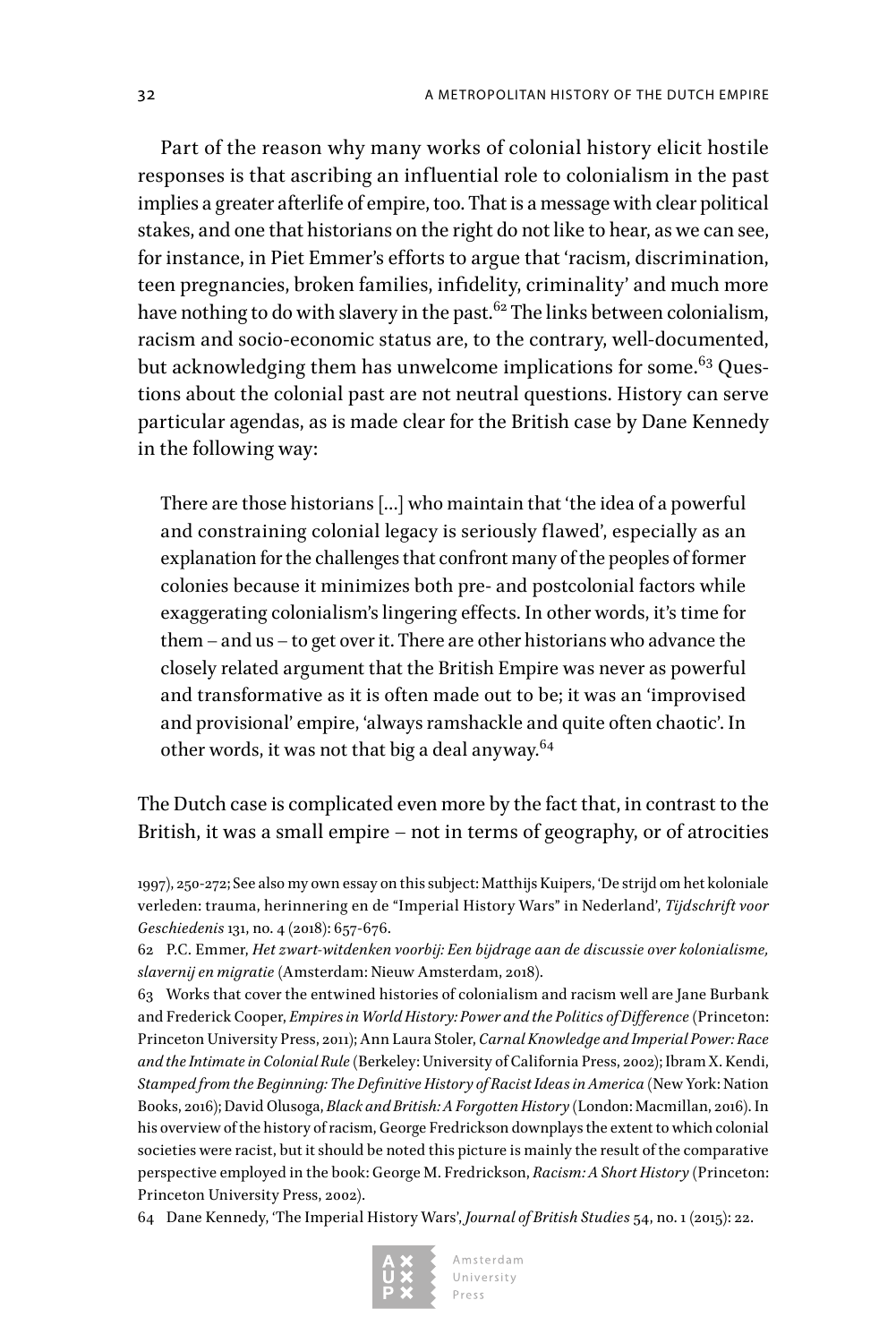committed, or the general impact colonial rule had on colonized and metropolitan societies, which are all things that are finally being documented in Dutch historiography, but rather in terms of culture and self-image. Instructively, it was only as late as the 1980s that historians started to think of the Dutch colonial constellation as an 'empire'.  $65$  This self-image as a non-empire left its traces in the Dutch language. Whereas the capitalized combination of the words 'British' and 'Empire' feels all too familiar, the same cannot be said for the Dutch equivalent. References in Dutch are usually made to 'the colonies' or 'overseas territories' and empire (*rijk*) only has its distinctive meaning with the adjective 'colonial' attached to it. The risk this non-imperial, non-jingoistic self-image poses is that is easily leads to the conclusion that 'it was not that big a deal anyway'.

The assumption that the Dutch Empire was 'not that big a deal' has been challenged by historians and other scholars. Historian Susan Legêne already argued that 'Dutch culture has developed itself as a colonial culture, which has left traces in today's society', and more recently anthropologist Gloria Wekker posited 'an unacknowledged reservoir of knowledge and feelings based on 400 years of imperial rule' which play an important role in 'dominant meaning-making processes' today and in the past. $66$  While authors like Legêne and Wekker acknowledge the moral dimension of their histories, others have tried to refrain from taking such positions. In 2001 historian Jos de Beus even referred to the 'rash confusion of ontological and moral calls of judgement' historians on the Dutch Empire tend to make in his eyes.<sup>67</sup> What was not so long ago seen as neutral and detached history writing, however, quickly loses its respectability. A claim like J.J.P. de Jong made in the mid-1990s – that 'the Netherlands didn't do that bad' in the process of Indonesian decolonization – now seems to belong to another era.

'Domestic decolonization processes remain […] incomplete', writes Elizabeth Buettner in her comparative study of the postcolonial configurations of five former European imperial powers.<sup>68</sup> While what it means to write history in a 'neutral' and 'detached' manner is rapidly changing, it would be presumptuous to think that the historical discipline is exempt from this incomplete decolonization process. 'An Olympian aloofness from the

68 Buettner, *Europe after Empire*, 4.



<sup>65</sup> Kuitenbrouwer, *The Netherlands*; Maarten Kuitenbrouwer, 'Het imperialisme-debat in de Nederlandse geschiedschrijving', *BMGN – Low Countries Historical Review* 113, no. 1 (1998): 56-73. 66 Legêne, *Spiegelreflex*, 8; Wekker, *White Innocence*, 3.

<sup>67</sup> Jos de Beus, 'God dekoloniseert niet. Een kritiek op de Nederlandse geschiedschrijving over de neergang van Nederlands-Indië en Nederlands Suriname', *BMGN – Low Countries Historical Review* 116, no. 3 (2001): 207.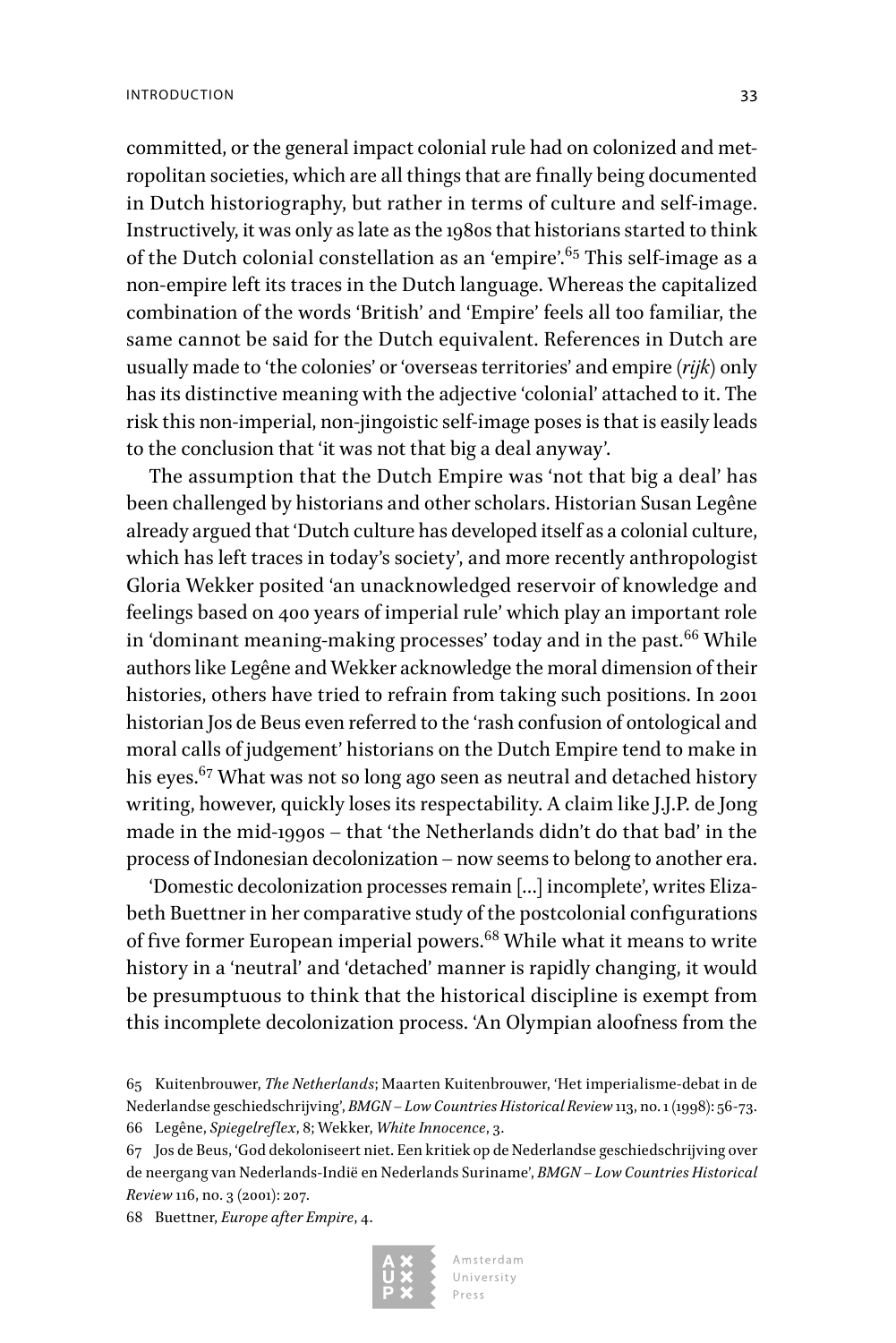moral and political passions that surround us', writes Dane Kennedy in this regard, 'is neither fully possible nor, I believe, entirely desirable.'<sup>69</sup> I mostly agree with that statement. That the Netherlands still 'has to come to terms with its colonial past', is an often-heard dictum by historians, activists and commentators, and while the reverberations of such psychological language are perhaps a matter to be discussed separately, it still stands true today. But while the point that the Netherlands has to come to terms with the past suggests that these ambiguities are something solely of the present – a trauma that came with decolonization – I contend that imperialist feelings and colonial culture in the metropole contained these ambiguities well before decolonization. To understand colonial consciousness today, we need to understand its past.

### **Case Studies from a Fragmented Empire**

Because this study does not take the idea of 'the metropole' as a given, I have included case studies that were not thought to be part of a metropolitan imperial culture at the time. The attempts to create enthusiasm among a religious public for the overseas missionary activities (Chapter 5), for example, ostensibly have little to no apparent intersections with the metropolitan sojourns of Indonesian intellectuals, artists and students (Chapter 2). I will question the extent to which this disjuncture was in fact a coincidence, and whether most Indonesians were not destined to leave the Netherlands because they were denied a place in the imagined community of those who shared 'cultural imperial citizenship' in the first place. The Indonesian artists and intellectuals I study claimed a form of cultural citizenship, yet rejected the clear-cut categories that nation and empire presented them. The combination of the second chapter with chapters that represent more common stories of home imperial culture – like the first chapter, on *Indisch* food – is therefore essential to problematize the divide between metropole and colony.

Metropolitan imperial culture was not a monolith. It consisted of various subcultures located in diverse spaces in civil society, a number of which represent the various chapters of this study. The aforementioned first chapter examines social circles of retired colonials and the attempts to popularize the colonial cuisine in the Netherlands. The third chapter investigates teachers, school classes and attempts by museum curators of the Colonial Museum to reach them in order to promote a business-friendly take on

69 Kennedy, 'The Imperial History Wars', 22.



Amsterdam University  $P r \varrho s s$